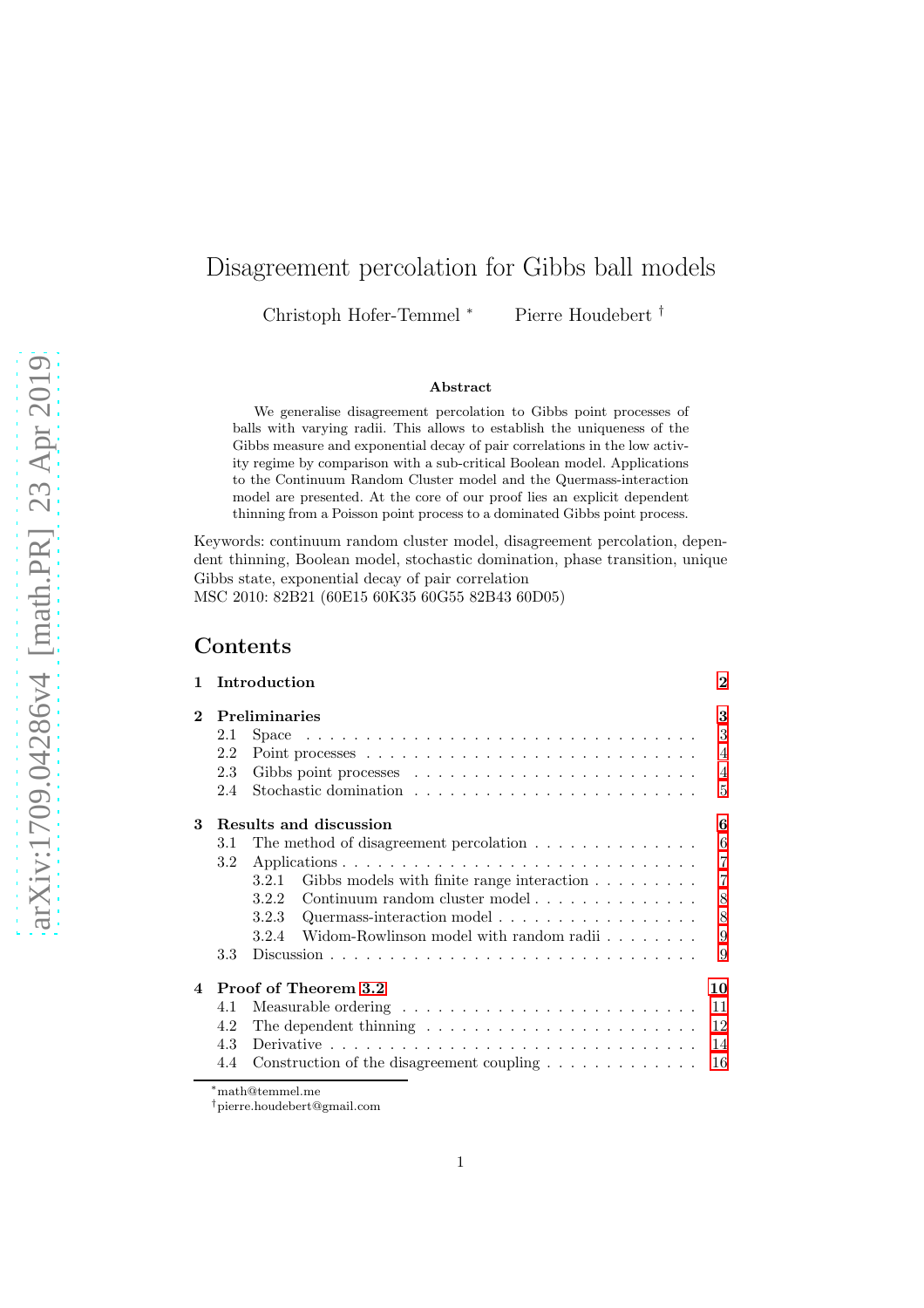| 5 Disagreement percolation proofs |                                                                                                     |  |
|-----------------------------------|-----------------------------------------------------------------------------------------------------|--|
|                                   | 5.1 Proof of Theorem $3.3 \ldots \ldots \ldots \ldots \ldots \ldots \ldots \ldots \ldots \ldots 18$ |  |
|                                   |                                                                                                     |  |

# <span id="page-1-0"></span>1 Introduction

The class of Gibbs models is a rich class of point processes, where a model is defined through its microscopic properties. The modern formalism is due to Dobrushin [\[8\]](#page-20-0), Lanford and Ruelle [\[19,](#page-21-0) [24\]](#page-21-1), who gave their names to the DLR equations defining the Gibbs states through their conditional probabilities. A classical question is the question of uniqueness of Gibbs states having the same conditional probabilities. One expects uniqueness at low activities and non uniqueness, usually referred to as *phase transition*, at large activities. This was proven for example for the well-known Widom-Rowlinson model [\[25,](#page-21-2) [3\]](#page-20-1). But uniqueness at low activities is still unproven for most Gibbs model without finite range interaction, such as the Continuum Random Cluster model [\[7\]](#page-20-2).

The aim of this paper is to show uniqueness of the Gibbs state for a large class of Gibbs interactions. The method used is a continuum extension of the classical disagreement percolation technique introduced by van den Berg and Maes [\[27\]](#page-21-3). This technique has been recently used to prove uniqueness in the case of the hard-sphere model [\[15\]](#page-21-4). The present paper generalises this construction to the case of Gibbs point processes of balls. Two natural restrictions are a stochastic domination of the Gibbs point process by a Poisson point process and a locality assumption about the interaction respecting the geometric structure imposed by the balls. Those are the only assumptions needed for the uniqueness result of this paper. In particular, the interaction is not restricted to a pair-interaction and may be of higher-order.

The idea behind disagreement percolation is to construct a coupling, named disagreement coupling, between three point processes on a bounded domain. Two marginals are the studied Gibbs point process with different boundary conditions. The third marginal is a dominating Poisson point process. The key property of this coupling is the control of points differing between the two Gibbs instances by the dominating Poisson point process connecting to the boundary. Therefore, the Poisson point process controls the influence of the boundary conditions. Interpreting the Poisson point process as a Boolean percolation model, it follows that in the sub-critical percolation regime, this influence is small. Hence, we derive the uniqueness of the Gibbs phase for activities lower than the critical percolation threshold of the dominating Poisson point process. In some cases we derive the exponential decay of the pair correlation, proved as a direct consequence of the exponential decay of connectivity in the sub-critical Boolean model. Our results apply to several Gibbs models such as the continuum random cluster model [\[7\]](#page-20-2) or a simplified Quermass-interaction model [\[17\]](#page-21-5), as well as every Gibbs model with finite range interaction and dominated by a Poisson point process, such as the Strauss model [\[26\]](#page-21-6).

The construction of the disagreement coupling is done by recursion in Section [4](#page-9-0) and relies strongly on the measurability in the boundary conditions of a coupling between the Gibbs point process and a dominating Poisson point process. The classic constructions of dominating couplings [\[23,](#page-21-7) [12\]](#page-21-8) are implicit and do not concern themselves with measurability. In Section [4.2](#page-11-0) we derive a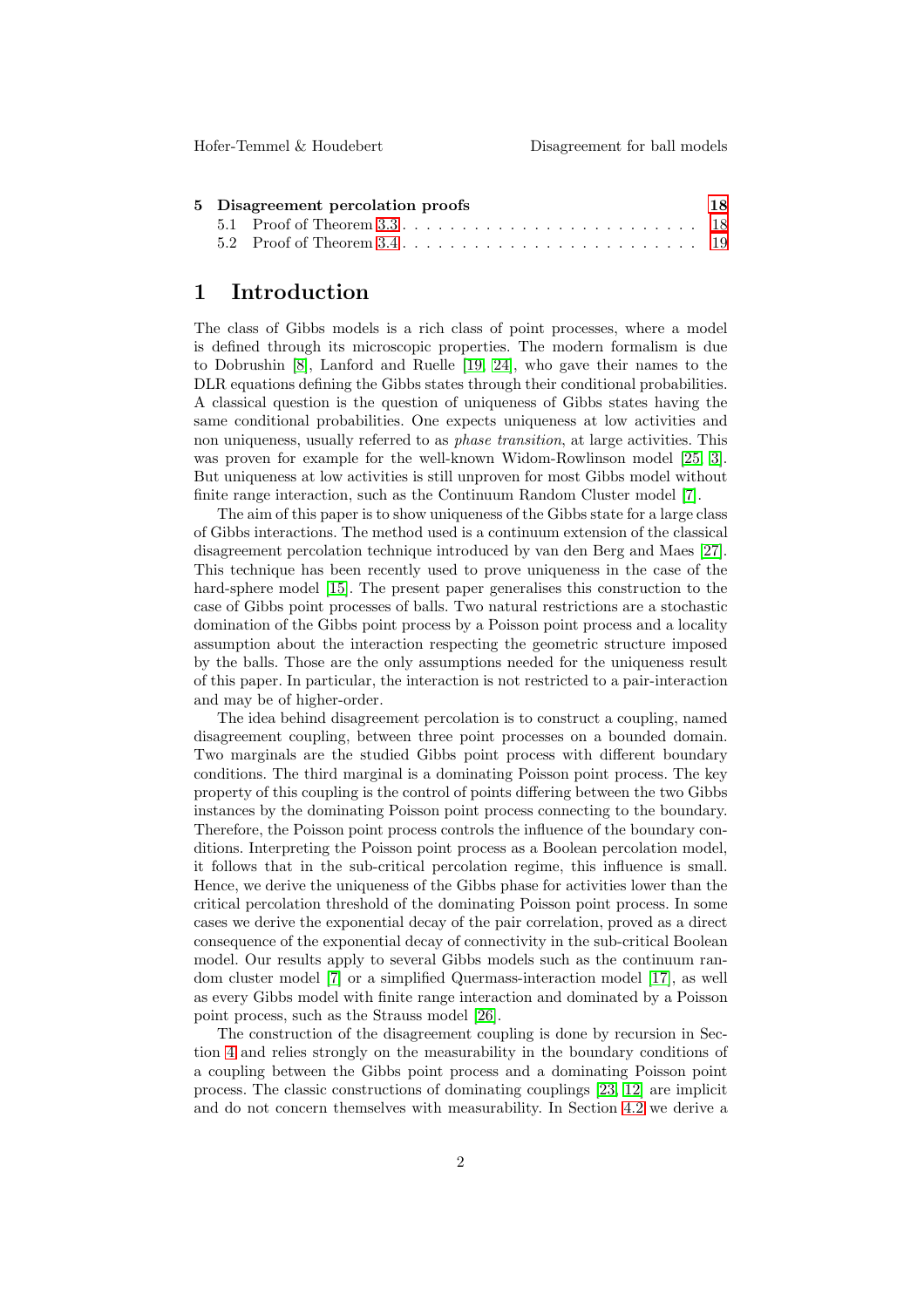new coupling, namely a dependent thinning from the dominating Poisson point process with explicitly given thinning probabilities. The thinning probabilities are expressed in terms of the derivative of the free energy of the Gibbs point process.

This paper is organised as follows. Section [2](#page-2-0) introduces the set-up of the paper. Section [3](#page-5-0) presents the results: uniqueness of the Gibbs state, existence of the disagreement coupling and exponential decay of correlation. Section [3.2](#page-6-0) discusses applications to different Gibbs models, showing that they satisfy the assumptions of our theorems. A discussion of possible extension, generalisations, and connections to related methods is in Section [3.3.](#page-8-1) We give an explicit expression for the thinning probabilities in Section [4.2](#page-11-0) and construct the disagreement coupling in Section [4.](#page-9-0) The remaining sections contain proofs of the other statements.

# <span id="page-2-1"></span><span id="page-2-0"></span>2 Preliminaries

#### 2.1 Space

Let  $\theta(x, y)$  be the Euclidean distance between points  $x, y \in \mathbb{R}^d$ . For two Borel sets  $\Lambda_1$  and  $\Lambda_2$  of  $\mathbb{R}^d$ , let  $\theta(\Lambda_1,\Lambda_2)$  be the usual infimum of the pairwise distances between points in  $\Lambda_1$  and points in  $\Lambda_2$ . We abbreviate  $\theta(x,\Lambda) := \theta({x},\Lambda)$ . Let  $\mathcal L$  be the Lebesgue measure on  $\mathbb R^d$ .

Consider the state space  $S := \mathbb{R}^d \times \mathbb{R}_+$ . Let S be the Borel sets of S. Let  $\mathcal{S}_{bp}$  be those Borel sets of S whose projection onto  $\mathbb{R}^d$  is a bounded Borel set<sup>[1](#page-2-2)</sup>. Let  $\Omega$  be the set of locally finite points configurations on S, meaning that for each configuration  $\omega \in \Omega$  and each bounded subset  $\Lambda$  of  $\mathbb{R}^d$ , the cardinality of the intersection  $|\omega \cap (\Lambda \times \mathbb{R}_+)|$  is finite. For  $\Delta \in \mathcal{S}$ , denote by  $\Omega_{\Delta}$  the set of configurations contained in  $\Delta$ . For a configuration  $\omega$ , write  $\omega_{\Delta}$  for  $\omega \cap \Delta$ . Let F be the Borel  $\sigma$ -algebra on  $\Omega$  generated by the counting variables. For  $\Delta \in \mathcal{S}$ , consider the sub  $\sigma$ -algebra  $\mathcal{F}_{\Delta}$  generated by the events

$$
\{\omega \in \Omega \mid \omega_{\Delta} \in E\},\ E \in \mathcal{F}.
$$

Let  $\mathcal{B}_b$  be the bounded Borel sets<sup>[2](#page-2-3)</sup> of  $\mathbb{R}^d$ . In the case of  $\Delta = \Lambda \times \mathbb{R}_+$  with  $\Lambda \in \mathcal{B}_b$ , we abbreviate  $\omega_{\Lambda\times\mathbb{R}_+}$ ,  $\Omega_{\Lambda\times\mathbb{R}_+}$  and  $\mathcal{F}_{\Lambda\times\mathbb{R}_+}$  as  $\omega_{\Lambda}$ ,  $\Omega_{\Lambda}$  and  $\mathcal{F}_{\Lambda}$  respectively.

We write  $X := (x, r) \in S$ . The closed ball of radius r around x is  $B(x, r)$ or  $B(X)$ . We write  $B(\omega) := \bigcup_{X \in \omega} B(X)$ . We abbreviate  $\omega \cup \{X\}$  to  $\omega \cup X$ . A configuration  $\omega \in \Omega$  has an associated Gilbert graph  $\mathcal{G}(\omega)$  with vertex set  $ω$  and an edge between  $X, Y ∈ ω$  whenever  $B(X ∩ ∩ B(Y) ≠ ∅$ . We say that  $X, Y \in S$  are connected by  $\omega$ , written  $X \stackrel{\text{in } \omega}{\longleftrightarrow} Y$ , whenever there is a path in  $\mathcal{G}(\omega \cup \{X, Y\})$  between X and Y. For a non-empty Borel set  $\emptyset \neq \Lambda \subseteq \mathbb{R}^d$  and a configuration  $\omega'$ , we write  $\Lambda \stackrel{\text{in } \omega}{\longleftrightarrow} \omega'$ , if there exists  $x \in \Lambda$  and  $Y \in \omega'$ , such that  $(x, 0) \stackrel{\text{in } \omega}{\longleftrightarrow} Y$ . This definition extends naturally to connectedness in  $\omega$  between two non-empty Borel sets of  $\mathbb{R}^d$  or between two non-empty configurations.

<sup>&</sup>lt;sup>1</sup>The subscript "bp" stands for "bounded projection".

<span id="page-2-3"></span><span id="page-2-2"></span> ${}^{2}$ The subscript "b" stands for "bounded".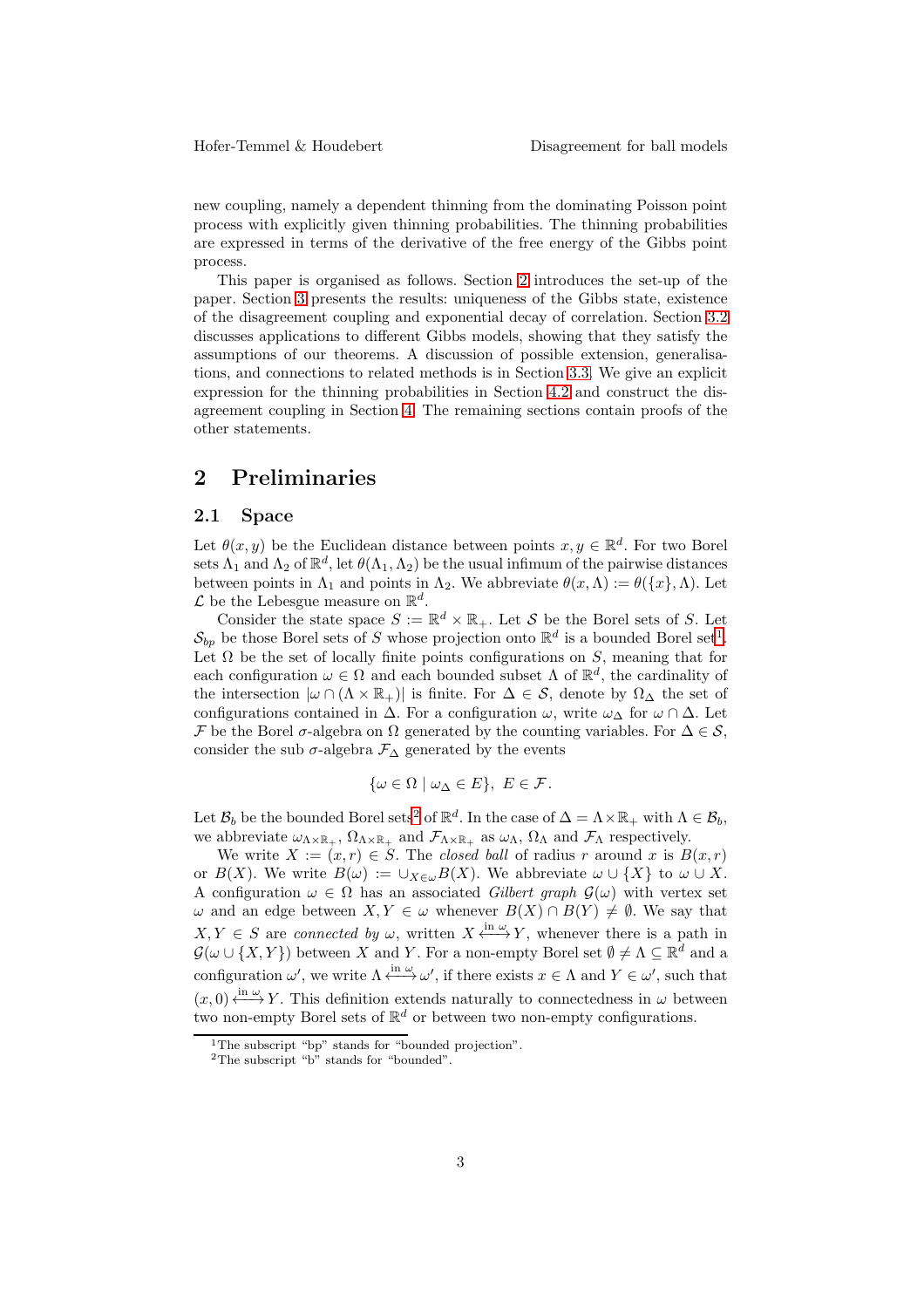#### <span id="page-3-0"></span>2.2 Point processes

This work only considers simple point process (short: PP). It treats a PP as a locally finite random subset of points of S instead of as a random measure. Hence, the law of a PP  $\mathcal P$  is a probability measure on  $\Omega$  with the canonical variable  $\xi$ . Unless there is ambiguity, we refer to a PP by its law and vice-versa.

The most classical PP is the *Poisson point process*. In this paper we consider only the special case of the Poisson PP with intensity measure  $\alpha\mathcal{L}\otimes Q$ , where  $\alpha$  is a positive real number called *(spatial)* intensity and  $Q$  is a probability measure on  $\mathbb{R}_+$ , called the *radius measure*. The law of the Poisson PP<sup>[3](#page-3-2)</sup> denoted by  $\mathcal{P}^{\text{poi}}_{\alpha,Q}$ , and the projection on  $\Delta \in \mathcal{S}$  is  $\mathcal{P}_{\Delta,\alpha,Q}^{pol}$ . An extensive study of the Poisson PP can be found in [\[5\]](#page-20-3).

The percolation properties of  $\mathcal{P}_{\alpha,Q}^{\text{pol}}$  play an important role in this work. A configuration  $\omega \in \Omega$  percolates if its Gilbert graph  $\mathcal{G}(\omega)$  contains at least one unbounded (or infinite) connected component. This is also called the *Boolean model* of percolation. For a radius measure Q, let  $\alpha_c(d, Q) \in [0, \infty]$  be the threshold *intensity* separating the sub-critical  $(\mathcal{P}_{\alpha,Q}^{poi}$ -almost-never percolating) and supercritical  $(\mathcal{P}_{\alpha,Q}^{\text{poi}}$ -a.s. percolating) phases. One of these phases may not exist, if and only if  $\alpha_c(\tilde{d}, Q) \in \{0, \infty\}$ . This is always the case in dimension one [\[21,](#page-21-9) Thm 3.1]. The average volume of a ball under Q is a dimension-dependent multiple of

$$
\rho(Q) := \int_{\mathbb{R}_+} r^d Q(\mathrm{d}r). \tag{1}
$$

<span id="page-3-7"></span>**Theorem 2.1** ([\[21,](#page-21-9) [13\]](#page-21-10)). For  $d \geq 2$ , if Q satisfies  $\rho(Q) < \infty$ , then there exists a percolation threshold  $\alpha_c(d, Q) \in ]0, \infty[$ . Moreover, for each  $\alpha < \alpha_c(d, Q)$  and  $\Lambda \in \mathcal{B}_b$ ,

<span id="page-3-6"></span>
$$
\mathcal{P}_{\alpha,Q}^{poi}\left(\Lambda \xleftarrow{i n \xi} B(0,n)^c\right) \xrightarrow[n \to \infty]{} 0.
$$
 (2)

Furthermore, if the radii are bounded, i.e.,  $Q([0, r_0]) = 1$  for some finite  $r_0$ , then the previous quantity decays exponentially fast in the distance. There exist  $\kappa, K$  positive such that, for all Borel sets  $\Lambda_1, \Lambda_2$  of  $\mathbb{R}^d$  with  $\Lambda_1$  contained within a d-dimensional unit cube,

<span id="page-3-4"></span>
$$
\mathcal{P}_{\alpha,Q}^{poi}\left(\Lambda_1 \xleftarrow{in \xi} \Lambda_2\right) \leq K \exp(-\kappa \theta(\Lambda_1, \Lambda_2)).\tag{3}
$$

Concerning the case of unbounded radii, a recent paper [\[1\]](#page-20-4) establishes polynomial decay for the Boolean model in  $\mathbb{R}^2$  with unbounded radii satisfying some integrability assumption. In a recent preprint [\[10\]](#page-20-5), the authors prove exponential decay of connectivity in the d-dimensional Poisson Boolean model for radii having exponentially fast decaying tails.

#### <span id="page-3-1"></span>2.3 Gibbs point processes

For every  $\Delta \in \mathcal{S}_{bp}$ , let there be a *Hamiltonian*  $H_{\Delta} : \Omega_{\Delta} \times \Omega_{\Delta^c} \to ]-\infty, \infty]$ jointly measurable in both arguments. We assume that the Hamiltonians are additive in the sense that, for all disjoint  $\Delta_1, \Delta_2 \in \mathcal{S}_{bp}$  and  $\omega^1 \in \Omega_{\Delta_1}, \omega^2 \in \Omega_{\Delta_2}$ and  $\gamma \in \Omega_{(\Delta_1 \cup \Delta_2)^c}$ ,

<span id="page-3-5"></span><span id="page-3-3"></span>
$$
H_{\Delta_1 \cup \Delta_2}(\omega^1 \cup \omega^2 \mid \gamma) = H_{\Delta_1}(\omega^1 \mid \gamma \cup \omega^2) + H_{\Delta_2}(\omega^2 \mid \gamma).
$$
 (4a)

<span id="page-3-2"></span><sup>3</sup>The superscript "poi" stands for "Poisson".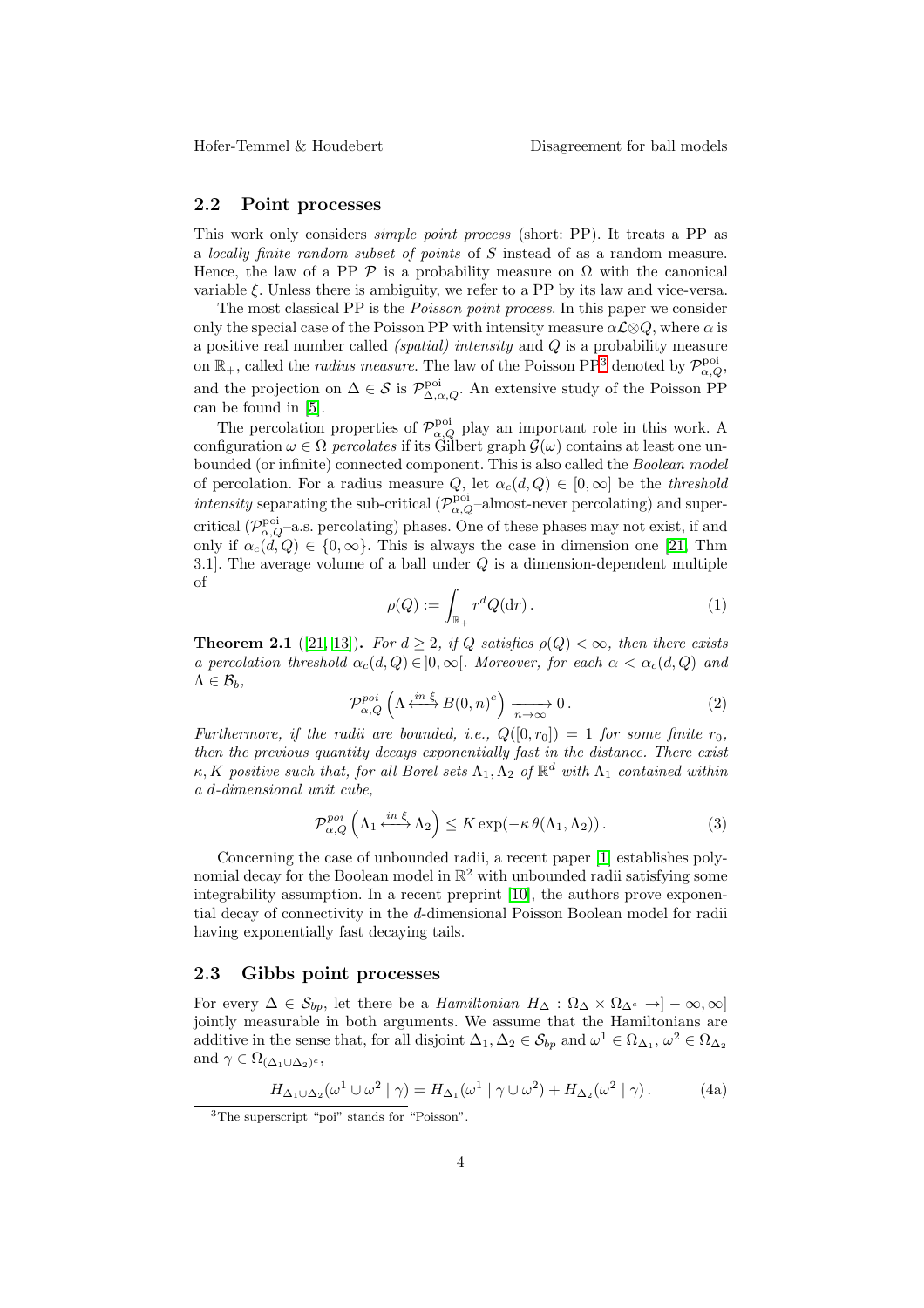Furthermore, we assume  $H_{\Delta}(\emptyset | \gamma) = 0$ , which implies together with [\(4a\)](#page-3-3) that, if  $\Delta \subseteq \Delta \in \mathcal{S}_{bp}$ ,  $\omega \in \Omega_{\tilde{\Delta}}$  and  $\gamma \in \Omega_{\Delta^c}$ , then

$$
H_{\Delta}(\omega \mid \gamma) = H_{\widetilde{\Delta}}(\omega \mid \gamma). \tag{4b}
$$

The specification of the Gibbs PP<sup>[4](#page-4-1)</sup> on  $\Delta \in \mathcal{S}_{bp}$  with boundary condition  $\gamma$  and *activity*  $\lambda$  is the PP law on  $(\Omega_{\Delta}, \mathcal{F}_{\Delta})$  given by

<span id="page-4-2"></span>
$$
\mathcal{P}_{\Delta,\gamma}^{gb(\lambda)}(\mathbf{d}\omega) := \frac{e^{-H_{\Delta}(\omega|\gamma)}}{\mathbf{Z}(\lambda,\Delta,\gamma)} \mathcal{P}_{\Delta,\lambda,Q}^{\text{poi}}(\mathbf{d}\omega),\tag{5}
$$

where  $\mathbf{Z}(\lambda, \Delta, \gamma)$  is the partition function defined by

$$
\mathbf{Z}(\lambda, \Delta, \gamma) := \int e^{-H_{\Delta}(\omega|\gamma)} \mathcal{P}^{\text{poi}}_{\Delta, \lambda, Q}(\mathrm{d}\omega). \tag{6}
$$

We omit  $H$  and  $Q$  as subscripts, because we consider them given and fixed. Within different statements additional conditions are placed on them, though.

A PP  $\mathcal P$  is a *Gibbs state* of the specification [\(5\)](#page-4-2), if it fulfils the *DLR equations*. These demand that, for every  $\Delta \in \mathcal{S}_{bp}$  and  $\mathcal{P}(\xi_{\Delta^c} = .)-$ a.s.,

<span id="page-4-3"></span>
$$
\mathcal{P}(\xi_{\Delta} = d\omega \mid \xi_{\Delta^c} = \gamma) = \mathcal{P}^{gb(\lambda)}_{\Delta, \gamma} (d\omega).
$$
 (7)

Write  $\mathbf{G}(\lambda)$  for the Gibbs states of [\(5\)](#page-4-2). Throughout this paper we assume that  $\mathbf{G}(\lambda)$  is non-empty. The question of existence of Gibbs states is classical and difficult. Existence proofs often rely on a fine study of the interaction and the question remains open for many models. For all models considered in Section [3.2,](#page-6-0) though, existence has already been established and the corresponding references are given.

We point out that we have defined  $\mathcal{P}_{\alpha,Q}^{pol}$  and  $\mathcal{P}_{\Delta,\gamma}^{gb(\lambda)}$  as simple PPs on S and  $\Delta$  respectively, instead of as marked PPs (with the marks being the radii of the balls). First, this lets us avoid the notational overhead associated with marked PPs. Second, we use the Euclidean nature of S, i.e., the fact that the marks lie in  $\mathbb{R}_+$ , in Section [4.1.](#page-10-0) See also the discussion in Section [3.3.](#page-8-1)

### <span id="page-4-0"></span>2.4 Stochastic domination

Let  $\Delta \in \mathcal{B}_b$ . On  $\Omega^n_{\Delta}$ , the standard product  $\sigma$ -algebra is  $\mathcal{F}_{\Delta}^{\otimes n}$ . The canonical variables on  $\Omega_{\Delta}^n$  are  $\xi := (\xi^1, \ldots, \xi^n)$ . A coupling  $P$  of n PP laws  $P^1, \ldots, P^n$ on  $\Delta$  is a probability measure on  $(\Omega_\Delta^n, \mathcal{F}_\Delta^{\otimes n})$  such that, for all  $1 \leq i \leq n$  and  $E \in \mathcal{F}_{\Delta}, \, \mathcal{P}(\xi^i \in E) = \mathcal{P}^i(\xi \in E).$ 

An event  $E \in \mathcal{F}$  is called *increasing*, if  $\omega \in E$  implies that  $\omega \cup \omega' \in E$ , for every  $\omega' \in \Omega$ . If  $\mathcal{P}^1$  and  $\mathcal{P}^2$  are two probability measures, then we say that  $\mathcal{P}^2$  stochastically dominates  $\mathcal{P}^1$  (short: dominates), if  $\mathcal{P}^1(E) \leq \mathcal{P}^2(E)$  for all increasing events  $E$ . By Strassen's theorem [\[20\]](#page-21-11), this is equivalent to the existence of a coupling P of  $\mathcal{P}^1$  and  $\mathcal{P}^2$  such that  $\mathcal{P}(\xi^1 \subseteq \xi^2) = 1$ . In the context of PPs, this is also called a *thinning* from  $\mathcal{P}^2$  to  $\mathcal{P}^1$ , alluding to the a.s. removal of points from the dominating PP realisation to get a realisation of the dominated PP.

<span id="page-4-1"></span><sup>4</sup>The superscript "gb" stands for "Gibbs".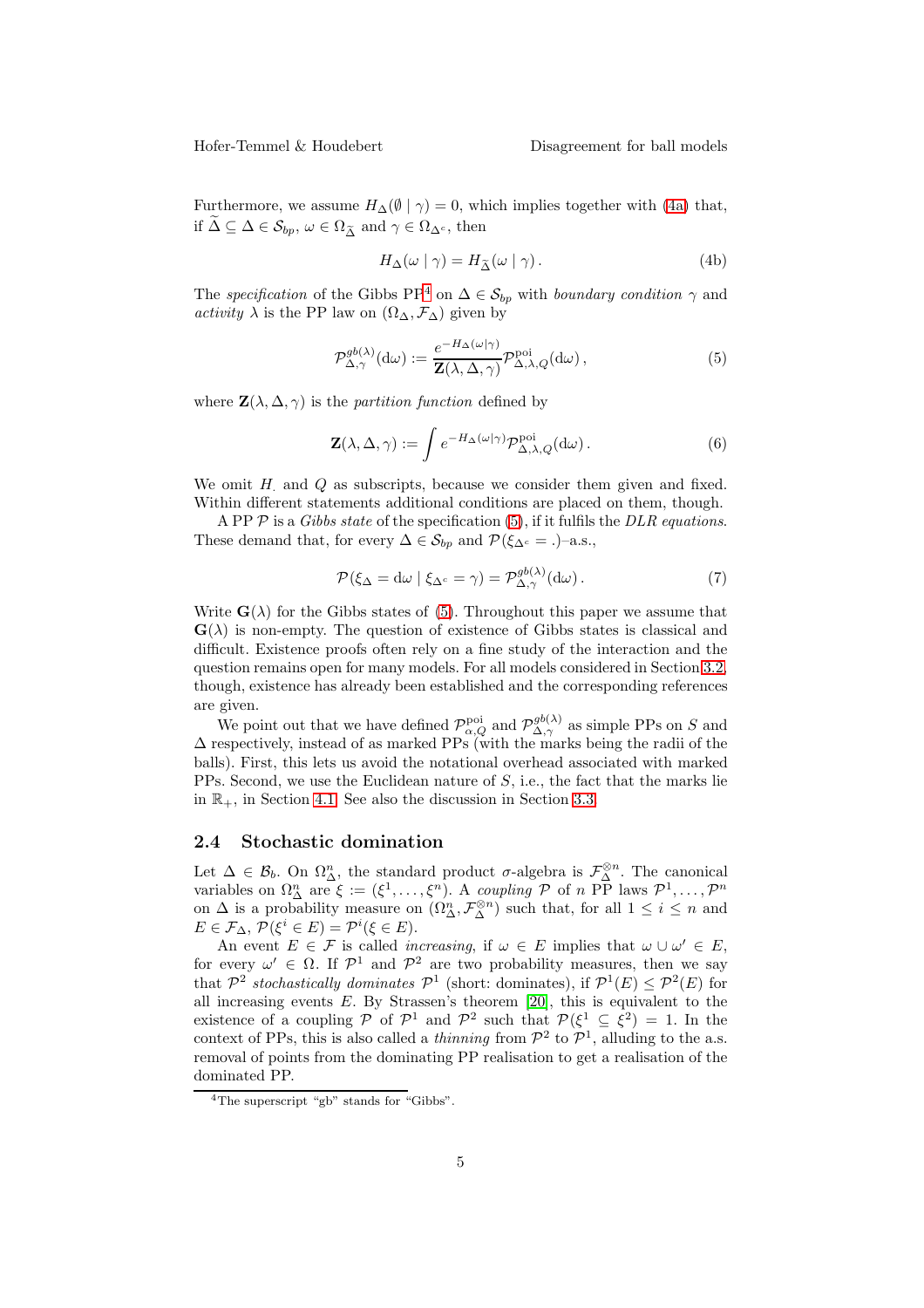<span id="page-5-8"></span>

The *Papangelou intensity* is the conditional intensity of adding a point at  $X$ to  $\omega \in \Omega$  [\[5,](#page-20-3) Section 15.5]. Abbreviating  $\{X\}$  to X, this is the quantity

$$
\lambda \exp(-H_X(X \mid \omega)).
$$

A classic sufficient condition for stochastic domination of a Gibbs PP of activity  $\lambda$  by a Poisson PP of intensity  $\alpha$  is the uniform boundedness of the Papangelou intensity [\[23,](#page-21-7) [12\]](#page-21-8). That is,

$$
\lambda \exp(-H_X(X \mid \omega)) \le \alpha. \tag{Dom}
$$

This is equivalent to a uniform lower bound on the local energy  $H_X(X \mid \omega)$ .

# <span id="page-5-1"></span><span id="page-5-0"></span>3 Results and discussion

### 3.1 The method of disagreement percolation

The idea behind disagreement percolation is to couple two instances of a Gibbs PP on the same  $\Delta \in \mathcal{S}_{bp}$  with arbitrary boundary conditions, such that the set of points differing between the two instances (the *disagreement cluster*) is dominated by a Poisson PP. Let  $\triangle$  be the symmetric set difference operator.

**Definition 3.1.** A disagreement coupling<sup>[5](#page-5-3)</sup> family at level  $(\overline{\alpha}, \overline{Q})$  is a family of couplings  $(\mathcal{P}_{\Delta,\gamma^1,\gamma^2}^{dac})$  indexed by  $\Delta \in \mathcal{S}_{bp}$  and  $\gamma^1,\gamma^2 \in \Omega_{\Delta^c}$  measurable in the boundary conditions and fulfilling

$$
\forall 1 \le i \le 2: \quad \mathcal{P}_{\Delta,\gamma^1,\gamma^2}^{dac}(\xi^i = d\omega) = \mathcal{P}_{\Delta,\gamma^i}^{gb(\lambda)}(d\omega), \tag{8a}
$$

<span id="page-5-10"></span>
$$
\mathcal{P}^{dac}_{\Delta,\gamma^1,\gamma^2}(\xi^3 = d\omega) = \mathcal{P}^{poi}_{\Delta,\overline{\alpha},\overline{Q}}(d\omega),\tag{8b}
$$

<span id="page-5-6"></span><span id="page-5-5"></span><span id="page-5-4"></span>
$$
\mathcal{P}_{\Delta,\gamma^1,\gamma^2}^{dac}(\xi^1 \cup \xi^2 \subseteq \xi^3) = 1
$$
\n(8c)

and

<span id="page-5-7"></span>
$$
\mathcal{P}_{\Delta,\gamma^1,\gamma^2}^{dac}(\forall X \in \xi^1 \triangle \xi^2 : X \xleftarrow{\text{in } \xi^3} \gamma^1 \cup \gamma^2) = 1. \tag{8d}
$$

The first three properties [\(8a\)](#page-5-4), [\(8b\)](#page-5-5) and [\(8c\)](#page-5-6) describe a joint thinning from the Poisson PP to two Gibbs PPs, each with its own boundary condition. The final property [\(8d\)](#page-5-7) controls the influence of the boundary conditions on difference between the Gibbs PP realisations and is non-trivial.

To enable [\(8d\)](#page-5-7), the Hamiltonian  $H_{\Delta}(\omega | \gamma)$  should depend only on those points in  $\gamma$  which are connected to  $\omega$  in  $\mathcal{G}(\omega \cup \gamma)$ . With [\(4a\)](#page-3-3), this is equivalent to the following. If  $\omega \in \Omega_{\Delta}$  and  $\gamma \in \Omega_{\Delta^c}$  are such that  $\omega$  and  $\gamma$  are not connected in  $\mathcal{G}(\omega \cup \gamma)$ , then

<span id="page-5-9"></span>
$$
H_{\Delta}(\omega \mid \gamma) = H_{\Delta}(\omega \mid \emptyset).
$$
 (Loc)

As stated in the following theorem, a disagreement coupling family exists under natural conditions.

<span id="page-5-2"></span>**Theorem 3.2.** If conditions [\(Dom\)](#page-5-8) and [\(Loc\)](#page-5-9) are fulfilled, then there exists a disagreement coupling family at level  $(\alpha, Q)$ .

<span id="page-5-3"></span><sup>&</sup>lt;sup>5</sup>The superscript "dac" stands for "disagreement coupling".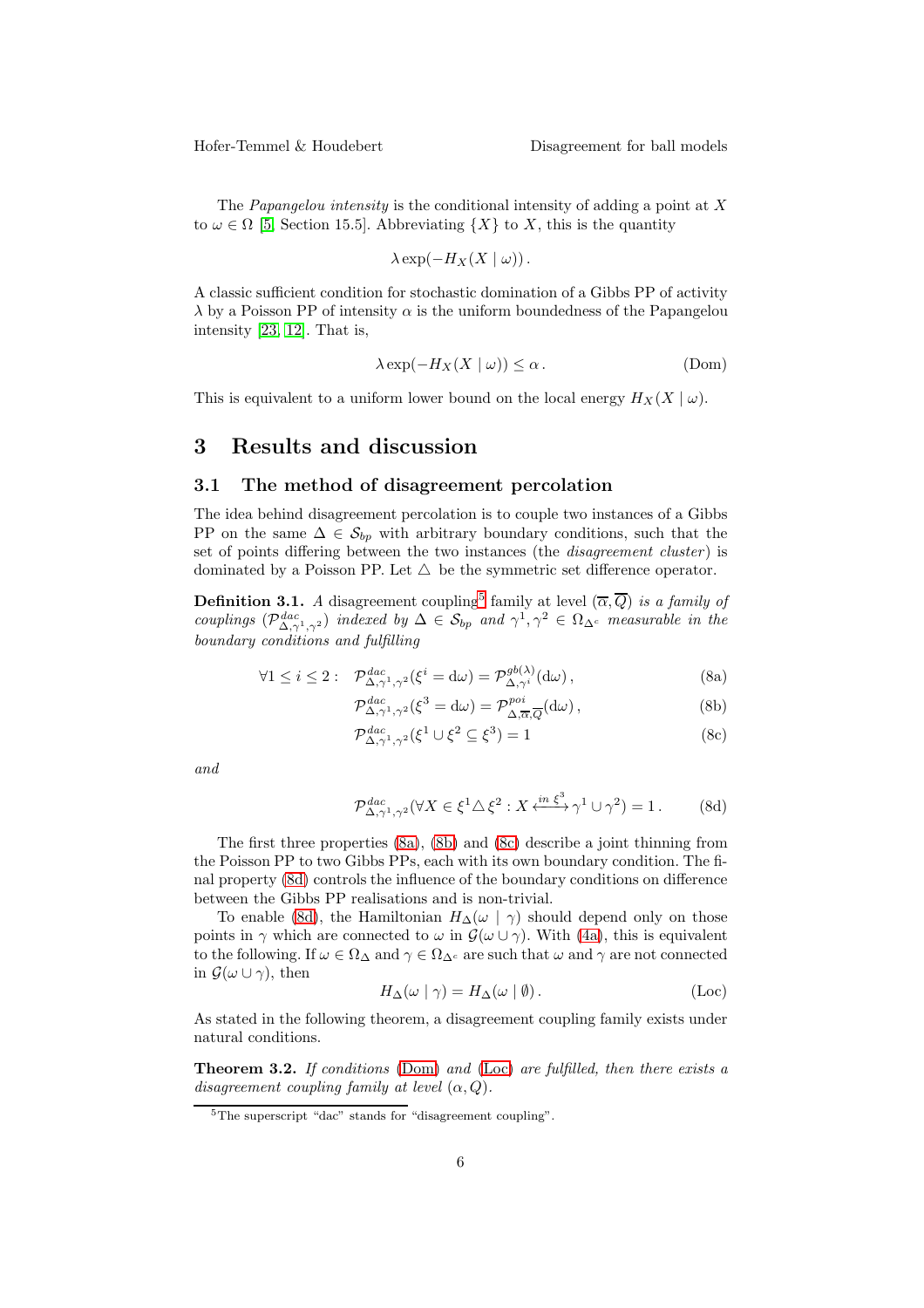The proof of Theorem [3.2](#page-5-2) is in Section [4.](#page-9-0) The key property [\(8d\)](#page-5-7) joined with [\(8c\)](#page-5-6) allows control of the disagreement cluster  $\xi^1 \triangle \xi^2$  by a percolation cluster of a Boolean model connected to the boundary. Hence, a sub-critical Boolean model implies the uniqueness of the Gibbs state.

<span id="page-6-2"></span>**Theorem 3.3.** If there exists a disagreement coupling family at level  $(\overline{\alpha},\overline{Q})$ such that  $\overline{Q}$  satisfies the integrability assumption  $\rho(\overline{Q}) < \infty$  and is sub-critical with  $\overline{\alpha} < \alpha_c(d, \overline{Q})$ , then there is a unique Gibbs state in  $\mathbf{G}(\lambda)$ .

In the case of bounded radii, the connection probabilities decay exponentially in a sub-critical Boolean model. This translates into an exponential decay in influence of the boundary condition of the Gibbs PP and the reduced pair correlation function of the Gibbs state.

<span id="page-6-3"></span>**Theorem 3.4.** Assume that  $\mathcal{P}^{dac}$  is a disagreement coupling family for  $\mathcal{P}^{gb(\lambda)}$ at level  $(\overline{\alpha},\overline{Q})$  such that  $\overline{Q}$  has bounded support and such that  $\overline{\alpha}<\alpha_c(d,\overline{Q})$ . Let  $\kappa$  be the constant from [\(3\)](#page-3-4) for  $\mathcal{P}^{poi}_{\overline{z}}$  $\frac{p_{0}}{\overline{\alpha},\overline{Q}}$ . Then, P is the unique Gibbs state in  $\mathbf{G}(\lambda)$ and there exists  $K' > 0$  such that:

For all  $\Lambda_1, \Lambda_2 \in \mathcal{B}_b$  with  $\Lambda_1 \subseteq \Lambda_2$  and  $\Lambda_1$  contained within a d-dimensional unit cube,  $\gamma \in \Omega_{\Lambda_2^c}$  and  $E \in \mathcal{F}_{\Lambda_1}$ ,

<span id="page-6-4"></span>
$$
|\mathcal{P}_{\Lambda_2,\gamma}^{gb(\lambda)}(\xi_{\Lambda_1} \in E) - \mathcal{P}(\xi_{\Lambda_1} \in E)| \leq K' \exp(-\kappa \theta(\Lambda_1, \Lambda_2^c)). \tag{9a}
$$

For all  $\Lambda_1, \Lambda_2 \in \mathcal{B}_b$  with  $\Lambda_1$  contained within a d-dimensional unit cube,  $E \in \mathcal{F}_{\Lambda_1}$ and  $F \in \mathcal{F}_{\Lambda_2}$ ,

<span id="page-6-5"></span>
$$
|\mathcal{P}(E \cap F) - \mathcal{P}(E)\mathcal{P}(F)| \leq K' \exp(-\kappa \theta(\Lambda_1, \Lambda_2)).
$$
 (9b)

Finally, for all  $x, y \in \mathbb{R}^d$ , the pair correlation function  $\rho(x, y)$  decays exponentially as

<span id="page-6-6"></span>
$$
\rho(x, y) \le K' \exp(-\kappa \theta(x, y)).
$$
\n(9c)

The proofs of Theorem [3.3](#page-6-2) and Theorem [3.4](#page-6-3) are in Section [5.](#page-17-0) If one wants to consider general  $\Lambda_1$  in [\(9a\)](#page-6-4) and [\(9b\)](#page-6-5), then a union bound yields an upper bound multiplied by the number of d-dimensional unit cubes needed to cover Λ1.

### <span id="page-6-0"></span>3.2 Applications

This section applies the theorems from Section [3.1](#page-5-1) to several classical Gibbs models, such as the Continuum random cluster model and the Quermass-interaction model. To the best of our knowledge, this is the first time that uniqueness at low activities is proved for these models.

#### <span id="page-6-1"></span>3.2.1 Gibbs models with finite range interaction

Consider Gibbs models on  $\mathbb{R}^d$  with finite range interaction  $R > 0$ . Examples of such models are the hard-sphere model, the area interaction model with deterministic radii or the Strauss model [\[26\]](#page-21-6). A general result of Preston [\[22\]](#page-21-12) establishes the existence of a Gibbs state, hence  $\mathbf{G}(\lambda)$  is never empty. By taking  $Q = \delta_B$ , these models fit the setting of the present article and the condition [\(Loc\)](#page-5-9) is automatically fulfilled. If the model satisfies condition [\(Dom\)](#page-5-8), as it is the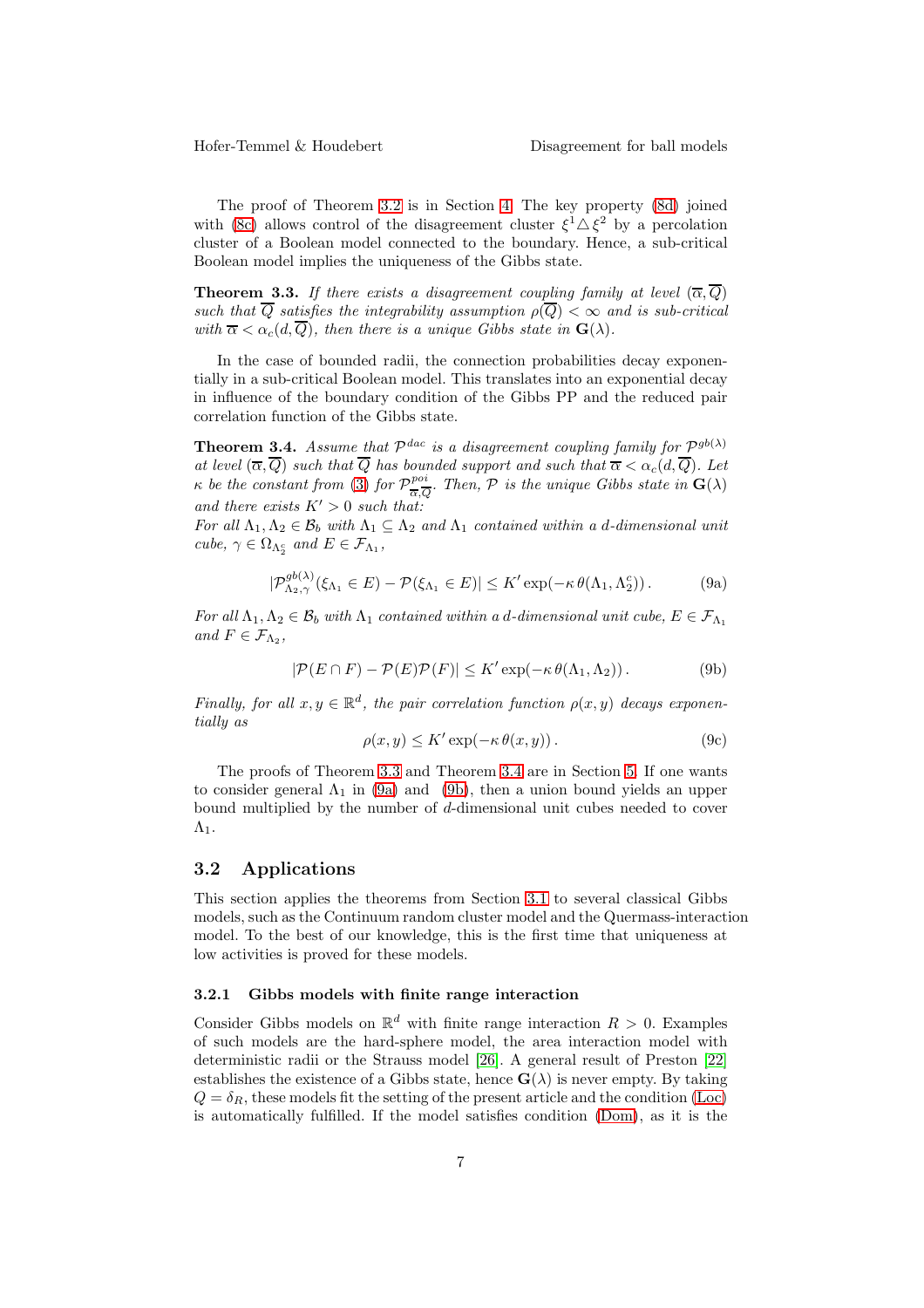case with the Strauss model, then by applying Theorem [3.2,](#page-5-2) Theorem [3.3](#page-6-2) and Theorem [3.4,](#page-6-3) we obtain the uniqueness of the Gibbs state and the exponential decay of pair correlations at low activity. In the case of the hard-sphere model, this result was already proved in [\[15\]](#page-21-4).

#### <span id="page-7-0"></span>3.2.2 Continuum random cluster model

The continuum random cluster model, also known as continuum FK-percolation model, is a Gibbs model of random balls whose interaction depends on the number of connected components of the Gilbert graph. This model, introduced in the 1980s as a continuum analogue of the well-known (lattice) random cluster model [\[14\]](#page-21-13), was the original motivation for doing the present article. Recently, existence and percolation properties of this model were investigated in [\[7,](#page-20-2) [16\]](#page-21-14). Formally, for  $X \in S$  and  $\omega \in \Omega$ , we have

$$
H_X^{crcm}(X \mid \omega) := -\log(q) (1 - k(X, \omega)),
$$

where  $q > 0$  is the connectivity parameter of the model and  $k(X, \omega)$  denotes the number of connected components of  $\mathcal{G}(\omega)$  connected to X in  $\mathcal{G}(\omega \cup X)$ . This model, even in the case of bounded radii, is not finite range as the function k may depend on the configuration  $\omega$  arbitrary far from the added point X. The dependence of  $H_X^{crcm}(X \mid \omega)$  on  $\omega$  via  $k(X, \omega)$  implies that the model satisfies [\(Loc\)](#page-5-9). It also satisfies [\(Dom\)](#page-5-8), because

$$
H_X^{crcm}(X \mid \omega) \geq -\log q.
$$

By Theorem [3.2,](#page-5-2) if Q satisfies  $\rho(Q) < \infty$ , then there exists a disagreement coupling family at level  $(\lambda q, Q)$ . So by Theorem [3.3,](#page-6-2) if  $\lambda < \alpha_c(d, Q)/q$ , there is a unique Gibbs state.

#### <span id="page-7-1"></span>3.2.3 Quermass-interaction model

The Quermass-interaction model is a Gibbs model of random balls in  $\mathbb{R}^2$  whose interaction depends on the perimeter, area and Euler characteristic of the random structure. It was introduced in [\[17\]](#page-21-5). The existence of the infinite volume Gibbs model has been proven in [\[6\]](#page-20-6) and the existence of a supercritical percolation phase has been shown in [\[4\]](#page-20-7).

Fix  $\theta_1, \theta_2, \theta_3 \in \mathbb{R}$ . Let  $Area(X, \omega)$ , Per $(X, \omega)$  and Euler $(X, \omega)$  be the variation of the area, the perimeter and the Euler characteristic respectively, when the ball  $B(X)$  is added to  $B(\omega)$ . The local energy of the Quermass-interaction model is

$$
H_X^{quer}(X \mid \omega) := \theta_1 \operatorname{Area}(X, \omega) + \theta_2 \operatorname{Per}(X, \omega) + \theta_3 \operatorname{Euler}(X, \omega).
$$

The contribution of the Euler characteristic is difficult to control. In particular when  $\theta_3 \neq 0$ , the domination condition [\(Dom\)](#page-5-8) is not satisfied, even with deterministic radii.

From here on, we only consider the case of  $\theta_3 = 0$  and the radius having support on some positive finite interval, meaning that  $Q([r_0, r_1]) = 1$  for some  $0 < r_0 \leq r_1 < \infty$ . In this setting, the interaction is local and satisfies [\(Loc\)](#page-5-9). Using standard bounds from [\[4,](#page-20-7) Lemma 4.12], we have upper and lower bounds for the Papangelou intensity and [\(Dom\)](#page-5-8) is satisfied. Therefore, by applying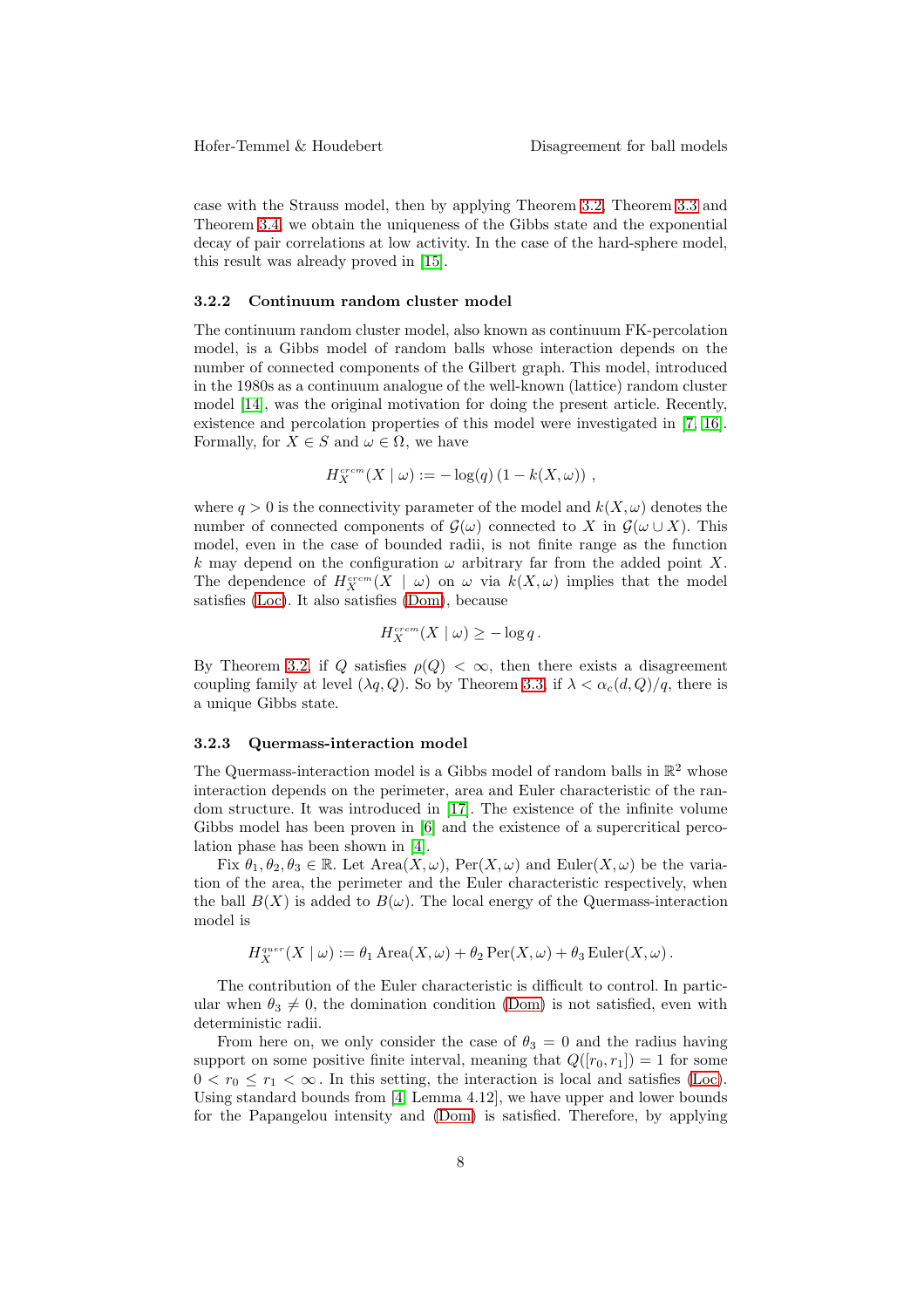Theorem [3.2,](#page-5-2) Theorem [3.3](#page-6-2) and Theorem [3.4,](#page-6-3) one gets the uniqueness of the Quermass-interaction Gibbs phase and the exponential decay of pair correlations for small enough the activity  $\lambda$ , depending on the parameters  $\alpha_c(2, Q), \theta_1, \theta_2, r_0$ and  $r_1$ .

#### <span id="page-8-0"></span>3.2.4 Widom-Rowlinson model with random radii

The Widom-Rowlinson model is a well-known model of statistical mechanics introduced in 1970 [\[29\]](#page-22-0) originally to model the interaction between two gases. It is also the first continuum model for which a phase transition was proved, by Ruelle [\[25\]](#page-21-2) using Peierl's argument. A modern proof of this phase transition was done by Chayes, Chayes and Kotecký [\[3\]](#page-20-1) using percolation properties of the continuum random cluster model. We consider here the generalised model with random and possibly unbounded radii.

This model does not follow strictly the setting of the article, because each ball is assigned a colour mark  $i$  belonging to some finite set of cardinality  $q$ . The Hamiltonian is a hard-core constraint on the colouring. Configurations with overlapping balls of different colours are forbidden. In other words, each connected component of the Gilbert graph must be mono-coloured.

To apply our result we are using a well known representation of the Widom-Rowlinson model: the Fortuin-Kasteleyn representation. In the infinite volume case it states [\[16,](#page-21-14) Proposition 3.1] that a Widom-Rowlinson measure with at most one infinite connected component is a continuum random cluster model with a uniform independent colouring of the finite connected component. But, for small enough activities, the Widom-Rowlinson measures are not percolating, whence the Fortuin-Kasteleyn representation yields in this case a bijection between Widom-Rowlinson and continuum random cluster Gibbs phases, proving the wanted uniqueness result.

#### <span id="page-8-1"></span>3.3 Discussion

The domination condition [\(Dom\)](#page-5-8) can sometimes be very restrictive. One way to weaken this condition is to demand the following bound on the local energy.

$$
H_{\{(x,r)\}}((x,r) \mid \omega) \ge g(r), \qquad \text{(Weak-Dom)}
$$

where  $g$  is a nice enough measurable function. In that case the dominating Poisson PP has a radius measure with density proportional to  $e^{-g(r)}$  with respect to Q. However the construction of the dependent thinning done in Section [4.2](#page-11-0) does not carry over without new difficult conditions. If one gets the existence of a coupling with measurability with respect to the boundary condition, then the construction of the disagreement coupling family done in Section [4](#page-9-0) would carry over unchanged and Theorem [3.2](#page-5-2) would still be valid.

As mentioned in Section [3.2.4,](#page-8-0) The Widom-Rowlinson model does not fit the setting of the present article, and uniqueness at low activity is derived from the standard Fortuin-Kasteleyn representation and from the uniqueness at low activity of the CRCM. However the construction of the dependent thinning in Section [4.2](#page-11-0) and the construction of the disagreement coupling in Section [4.4](#page-15-0) carry over to the more general case of Gibbs model of random balls, satisfying conditions [\(Loc\)](#page-5-9) and [\(Dom\)](#page-5-8), with an extra set of marks (representing for instance type, temperature, energy,...) in  $\mathbb{R}^p$ .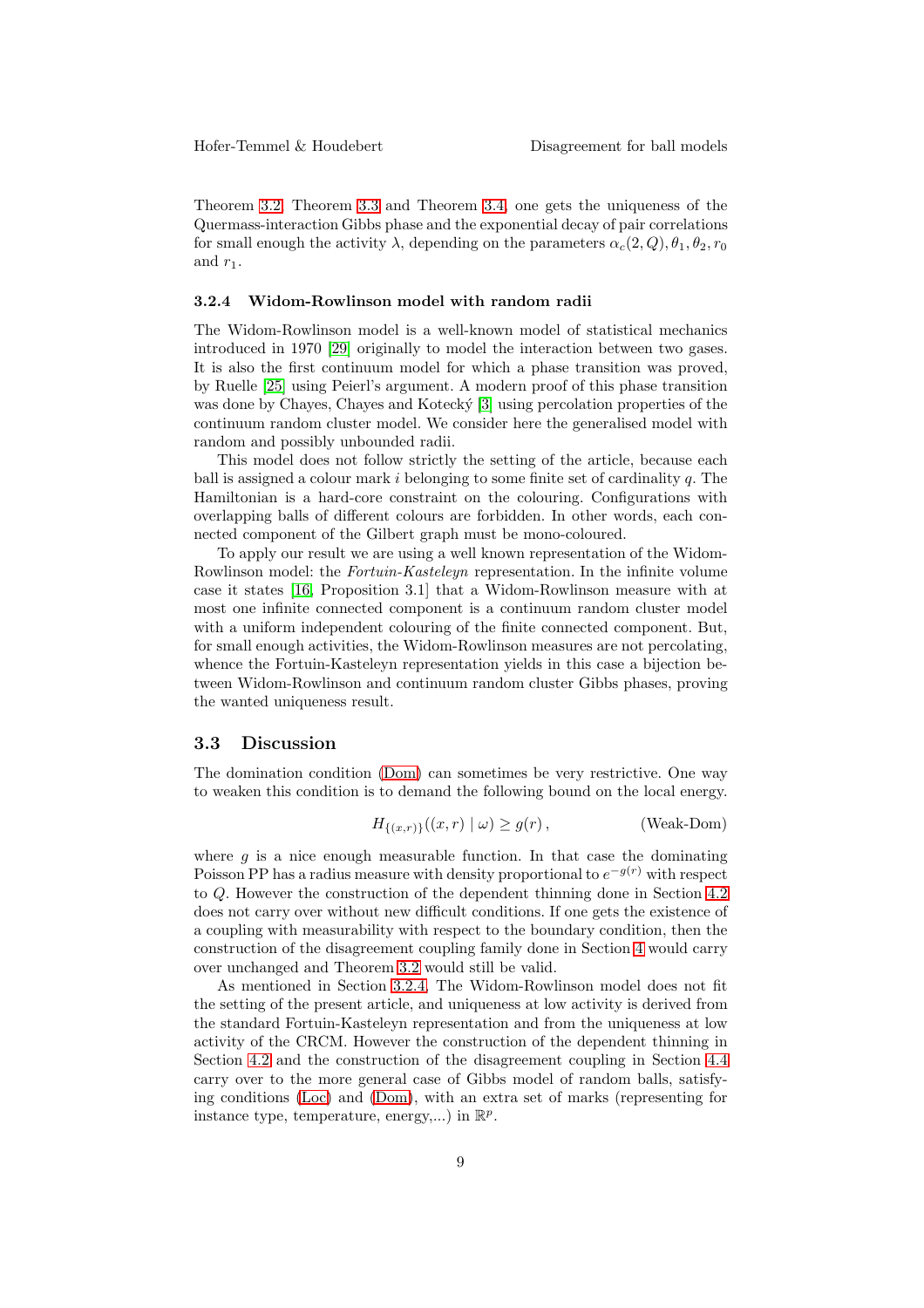For difficult radius measures, the analysis of the dominating Boolean model might be complicated. If a radius measure  $Q'$  dominates  $\overline{Q}$ , then the gluing lemma [\[28,](#page-21-15) Chapter 1] couples the disagreement coupling with a dominating coupling between  $\mathcal{P}_{\Lambda}^{\text{pol}}$  $\frac{\partial P^{\text{pol}}}{\partial \lambda, \overline{\alpha}, Q}$  and  $\mathcal{P}_{\Delta, \overline{\alpha}, Q'}^{\text{pol}}$ . This allows to use the condition  $\overline{\alpha}$  <  $\alpha_c(d, Q')$  in Theorem [3.3.](#page-6-2)

If the mark of a point is not a ball, but a different geometric object of a fixed shape such as a square, then the approach and results should generalise by a) comparing with a Boolean percolation model of squares or b) including the shape in a larger ball and comparing with a Boolean percolation model on such balls. An example of where such a reasoning would apply is the segment process in [\[11\]](#page-20-8).

If the geometric objects are described by more real parameters and the objects are monotone growing in the parameters, a straightforward extension of the derivation approach could work, too. If the marks are more general, such as compact sets, and their distribution is such that they can be included in larger balls with some radius law, then again a comparison with a Boolean percolation model of this radius law yields uniqueness and exponential decay of the pair correlation. For even more general mark spaces and measures, a possible approach could be to split the derivation in Section [4.2](#page-11-0) into a purely spatial component and work with the joint mark distributions conditional on the locations.

The coupling constructed in Theorem [3.2](#page-5-2) reduces to the coupling family for the hard-sphere model used in [\[15\]](#page-21-4). For other finite-range Gibbs models, it improves upon the conjectured general product construction discussed in [\[15\]](#page-21-4) by a factor of two. See the discussion at the beginning of Section [4.](#page-9-0)

Other classic conditions for uniqueness of the low-activity Gibbs measure are cluster expansion and Dobrushin uniqueness. An explicit comparison with cluster expansion has been done for the hard-sphere model in [\[15\]](#page-21-4). It shows that disagreement percolation is better in dimensions one to three and suggests a way to show the same for high dimensions. If one derives the exponential decay of all correlations as in Theorem [3.4,](#page-6-3) then complete analyticity would follow [\[9\]](#page-20-9), too. Dobrushin uniqueness [\[8\]](#page-20-0), generalised to finite-range interaction Gibbs PPs in [\[18,](#page-21-16) Thm 2.2], derives uniqueness from the summability of the variation distance between two Gibbs instances with the same boundary condition, except on a finite set of points. In the setting of our paper, the Dobrushin condition can be checked using the disagreement coupling and the exponential bounds from Theorem [3.4.](#page-6-3)

# <span id="page-9-0"></span>4 Proof of Theorem [3.2](#page-5-2)

The main result of this section is the construction of a disagreement coupling family in Section [4.4.](#page-15-0) A key building block is a dependent thinning from Poisson PP and Gibbs PP  $\mathcal{P}_{\Delta,\gamma}^{gb(\lambda)}$  in Section [4.2.](#page-11-0) This dependent thinning is measurable in the boundary condition and a key building block in the recursive construction of the disagreement coupling family. The dependent thinning comes from an ordered exploration of the domain keeping or thinning points depending on the not yet explored space and the already kept points. The single point thinning probability is explicitly given as a derivative of the free energy of the yet unexplored part of the domain.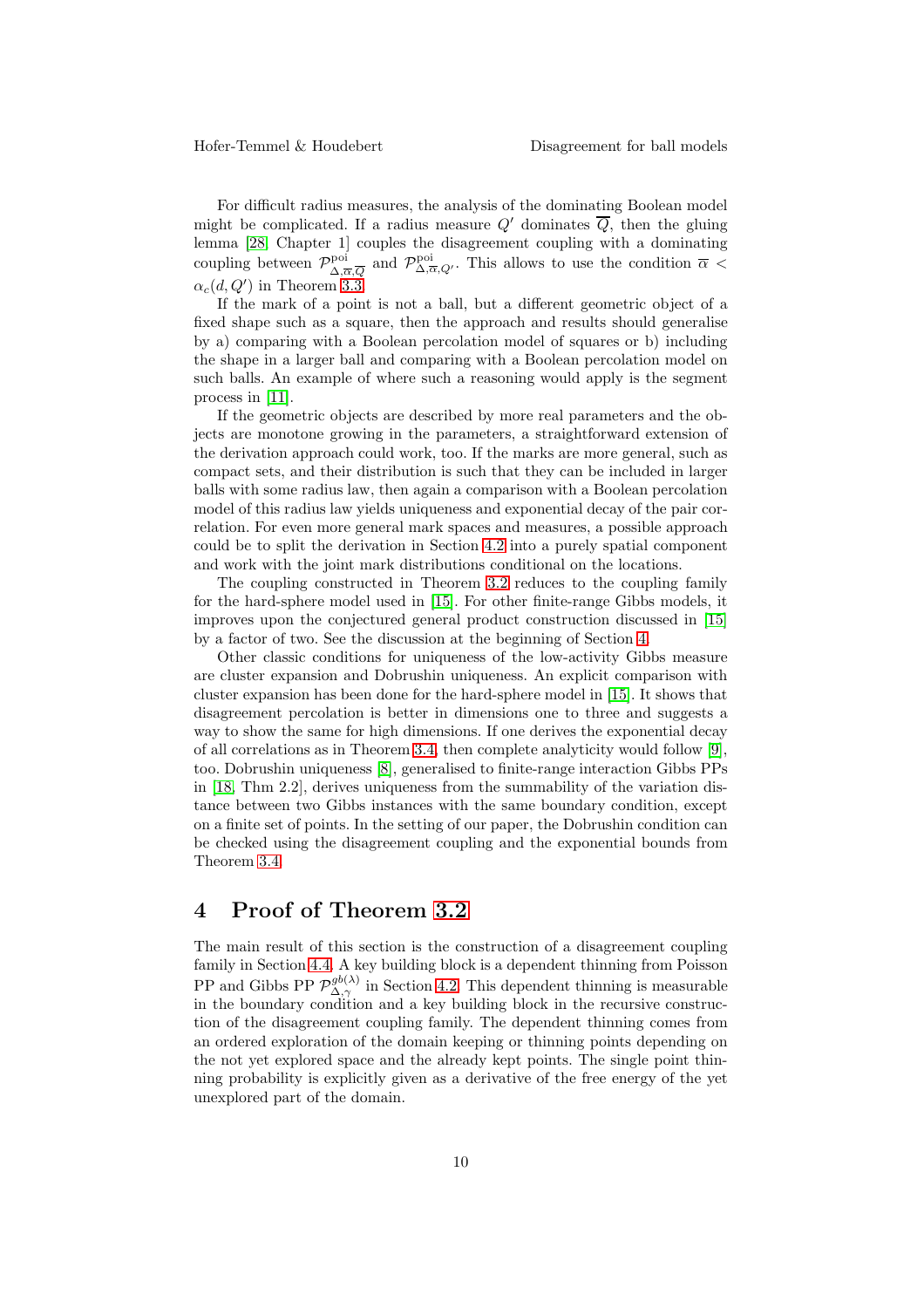While the general approach mirrors the one taken in [\[15\]](#page-21-4), there are improvements beyond the generalisation to Gibbs PPs with more general interactions. First, the single point thinning probability is not guessed and the proven to be the correct quantity, but derived by a principled approach by differentiating certain void probabilities. Second, the disagreement coupling in Section [4.4](#page-15-0) does away with hard-sphere specific details and gets  $\alpha$  as intensity of the dominating Poisson PP. This improves upon the conjectured general product construction discussed in [\[15\]](#page-21-4) by a factor of two and seems to be optimal as discussed in that paper. Finally, the construction of [\[15\]](#page-21-4) is improved by considering balls with random radii. In order to handle the case of unbounded radii, a control with high probability of the radii of the Poisson Boolean model in Lemma [5.1](#page-18-1) is used to prove our uniqueness result Theorem [3.3.](#page-6-2)

#### <span id="page-10-0"></span>4.1 Measurable ordering

This section presents a measurable total ordering of  $\Delta \in \mathcal{B}_b$  and a notion of a one-sided Lebesgue derivative in [\(13\)](#page-11-1).

First, map a non-negative real number to its shortest binary digit expansion, filled up with zeros to a bi-infinite sequence of 0s and 1s. In the case of  $x$  being a multiple of  $2^n$ , for some  $n \in \mathbb{Z}$ , this avoids the representation of x with only 1s below index n. For example, with  $\bar{a}$  denoting an infinite sequence of the digit  $a \in \{0,1\}$  and the decimal point "." to the left of the power 0 coefficient, 2 maps to  $\bar{0}10.\bar{0}$  instead of  $\bar{0}1.\bar{1}$ . With

$$
D := \{ \iota \in \{0,1\}^{\mathbb{Z}} \mid \forall n \in \mathbb{Z} : \exists m \le n \in \mathbb{Z} : \iota_m = 0, \exists m \in \mathbb{Z} : \forall n \ge m : \iota_n = 0 \}
$$

the mapping is

$$
b: \qquad \mathbb{R}_+ \to D \qquad x := \sum_{n \in \mathbb{Z}} \iota_n 2^n \mapsto (\iota_n)_{n \in \mathbb{Z}}. \tag{10}
$$

All sequences in  $D$  with a fixed prefix up to  $k$  positions left to the decimal point, and only those, are mapped to the same interval of length  $2^{-k}$  in  $\mathbb{R}_{+}$ . By the above discussion the map  $b$  is bijective and measurable in both directions.

Second, we use *b* to linearise  $\mathbb{R}^m_+$ . Consider the map

$$
B: \qquad \mathbb{R}^m_+ \to \mathbb{R}_+ \qquad x \mapsto b^{-1}(n \mapsto b(x_{n \bmod m})_{\lfloor n/m \rfloor}). \tag{11}
$$

The map B juxtaposes the digits of the same power of 2 of the coordinates of x and maps the result back to  $\mathbb{R}_+$ . The map B is bijective and measurable in both directions. It equips  $\mathbb{R}^m_+$  with a measurable total order  $\preccurlyeq$  defined by

$$
x \preccurlyeq y \Leftrightarrow B(x) \le B(y). \tag{12}
$$

For  $n \in \mathbb{Z}$  and  $\vec{a} \in \mathbb{N}^m$ , the hyperblock  $\prod_{i=1}^m \left[\frac{a_i}{2^n}, \frac{a_i+1}{2^n}\right] \subseteq \mathbb{R}^m_+$  and the interval  $[B(\vec{a}), B(\vec{a}) + \frac{1}{2^{nm}}] \subseteq \mathbb{R}_+$  are in bijection.

Apply the ordering and bijection from above to  $\mathbb{R}^{d+1}_+$ . Without loss of generality, translation allows to apply the ordering and bijection to every  $\Delta \in \mathcal{S}_{bp}$ , by shifting its support into  $\mathbb{R}^d_+$ . Although Q may contain atoms,  $\mathcal{L}\otimes Q$  and  $\mathcal{Q}^* := (\mathcal{L} \otimes Q) \circ B^{-1}$  are diffuse. Because B is a measurable bijection, we may not always write it and switch between  $\mathbb{R}^{d+1}_+$  and its linearisation in a notational lightweight and implicit fashion. This also holds for the measures above.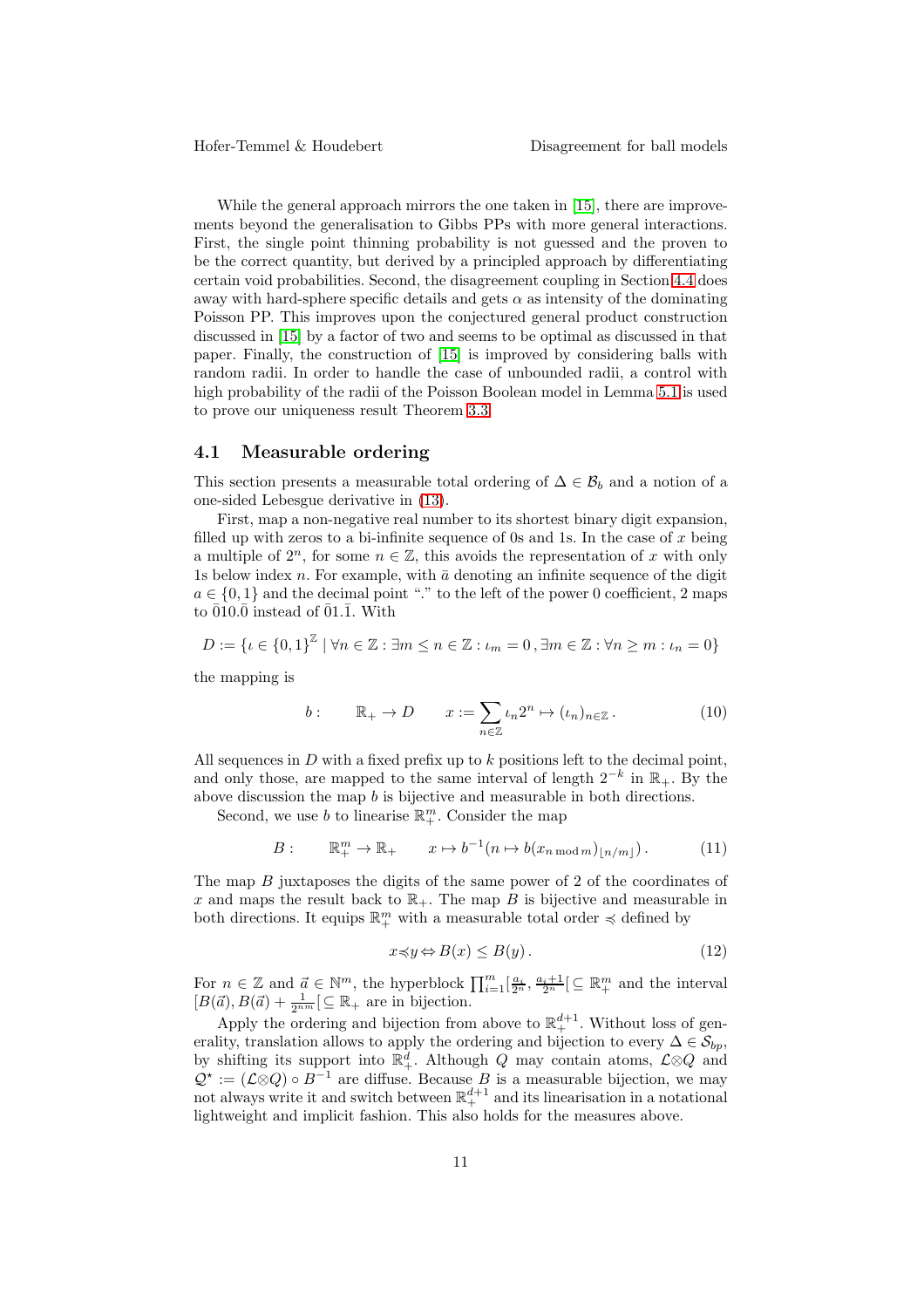For  $\mathcal{Q}^*$ -a.e.  $X \in \Delta$ , there exists  $\varepsilon > 0$  and  $X^+_{\varepsilon} \in \Delta$  with  $X \preccurlyeq X^+_{\varepsilon}$  such that  $\mathcal{Q}^{\star}([X,X_{\varepsilon}^+])=\varepsilon$ . For a function  $f:\Delta\to\mathbb{R}$ , we define a one-sided variant of the Lebesgue-derivative at  $X$  by

<span id="page-11-1"></span>
$$
\frac{\partial f}{\partial X}(X) := \lim_{\varepsilon \to 0} \frac{f(X_{\varepsilon}^+) - f(X)}{\varepsilon},\tag{13}
$$

<span id="page-11-0"></span>whenever this limit exists.

### 4.2 The dependent thinning

Given  $\Delta \in \mathcal{S}_{bp}$  and  $\gamma \in \Omega_{\Delta^c}$ , we want to thin  $\mathcal{P}^{\text{poi}}_{\Delta,\alpha,Q}$  to  $\mathcal{P}^{gb(\lambda)}_{\Delta,\gamma}$ . We order  $\Delta$  by  $\preccurlyeq$  and restrict intervals  $[X, Y]$  (and all variants thereof) to  $\Delta$ .

<span id="page-11-9"></span>**Proposition 4.1.** Under assumption [\(Dom\)](#page-5-8), a thinning from  $\mathcal{P}^{poi}_{\Delta,\alpha,Q}$  to  $\mathcal{P}^{gb(\lambda)}_{\Delta,\gamma}$  $\Delta,\gamma$ is given by

$$
\mathcal{P}^{\text{thin}}_{\Delta,\gamma,\alpha,Q}(\mathbf{d}(\omega^1,\omega^2)) := p^j_{\Delta,\gamma}(\omega^1 \mid \omega^2) \mathcal{P}^{\text{poi}}_{\Delta,\alpha,Q}(\mathbf{d}\omega^2) ,\qquad (14)
$$

with the indicator function being  $\mathbf{1}_{\{.\}}$  and the joint thinning probability  $\int^{\pi} p_{\Delta,\gamma}^j(\omega' \mid \omega)$ being

$$
p_{\Delta,\gamma}^j(\omega' \mid \omega) := \mathbf{1}_{\{\omega' \subseteq \omega\}} \left( \prod_{Y \in \omega'} p_{\Delta,\gamma}^s(Y \mid \omega'_{]-\infty,Y}]) \right) \times \left( \prod_{Z \in \omega \setminus \omega'} \left( 1 - p_{\Delta,\gamma}^s(Z \mid \omega'_{]-\infty,Z}]) \right) \right), \quad (15)
$$

and the dependent single point thinning probability  ${}^8P^s_{\Delta,\gamma}(X \mid \omega')$  ${}^8P^s_{\Delta,\gamma}(X \mid \omega')$  ${}^8P^s_{\Delta,\gamma}(X \mid \omega')$  being

$$
p_{\Delta,\gamma}^s(X \mid \omega') := -\frac{1}{\alpha} \frac{\partial}{\partial X} \Big( \lambda \mathcal{Q}^*([X,\infty]) + \log \mathbf{Z}(\lambda,[X,\infty],\gamma \cup \omega') \Big) \tag{16}
$$

<span id="page-11-7"></span><span id="page-11-6"></span><span id="page-11-5"></span>
$$
= \frac{\lambda}{\alpha} e^{-H_X(X|\gamma \cup \omega')} \frac{\mathbf{Z}(\lambda,]X,\infty[,\gamma \cup \omega' \cup X)}{\mathbf{Z}(\lambda,[X,\infty[,\gamma \cup \omega'])}.
$$
\n(17)

The derivative in  $(16)$  is as in  $(13)$  and is proven in Section [4.3.](#page-13-0) The thinning probabilities and the thinning itself are measurable in the boundary condition.

*Proof.* Consider the points of a realisation  $\omega$  of  $\mathcal{P}_{\Delta,\alpha,Q}^{pol}$  sequentially. The decision of whether to keep or thin a point  $X$  depends only on decisions already taken in  $]-\infty, X[$ .

In particular, the only information we admit is the location of the already kept points  $\omega' \subseteq \omega \cap ] - \infty$ , X[. We name the thinning probability  $p^s_{\Delta,\gamma}(X \mid \omega')$ .

We consider what happens if, starting at some  $X \in \Delta$ , we delete all points in  $\omega_{[X,\infty]}$ , i.e., all not yet considered points in  $\omega$ . On the one side, this is the void probability, i.e., the probability of the empty configuration, of a thinned Poisson PP with intensity  $\alpha p_{\Delta,\gamma}^{\rm s}(. \mid \omega').$ 

<span id="page-11-8"></span> $6$ The superscript "thin" stands for "thinning".

<span id="page-11-2"></span><sup>7</sup>The superscript "j" stands for "joint".

<span id="page-11-4"></span><span id="page-11-3"></span><sup>8</sup>The superscript "s" stands for "single point".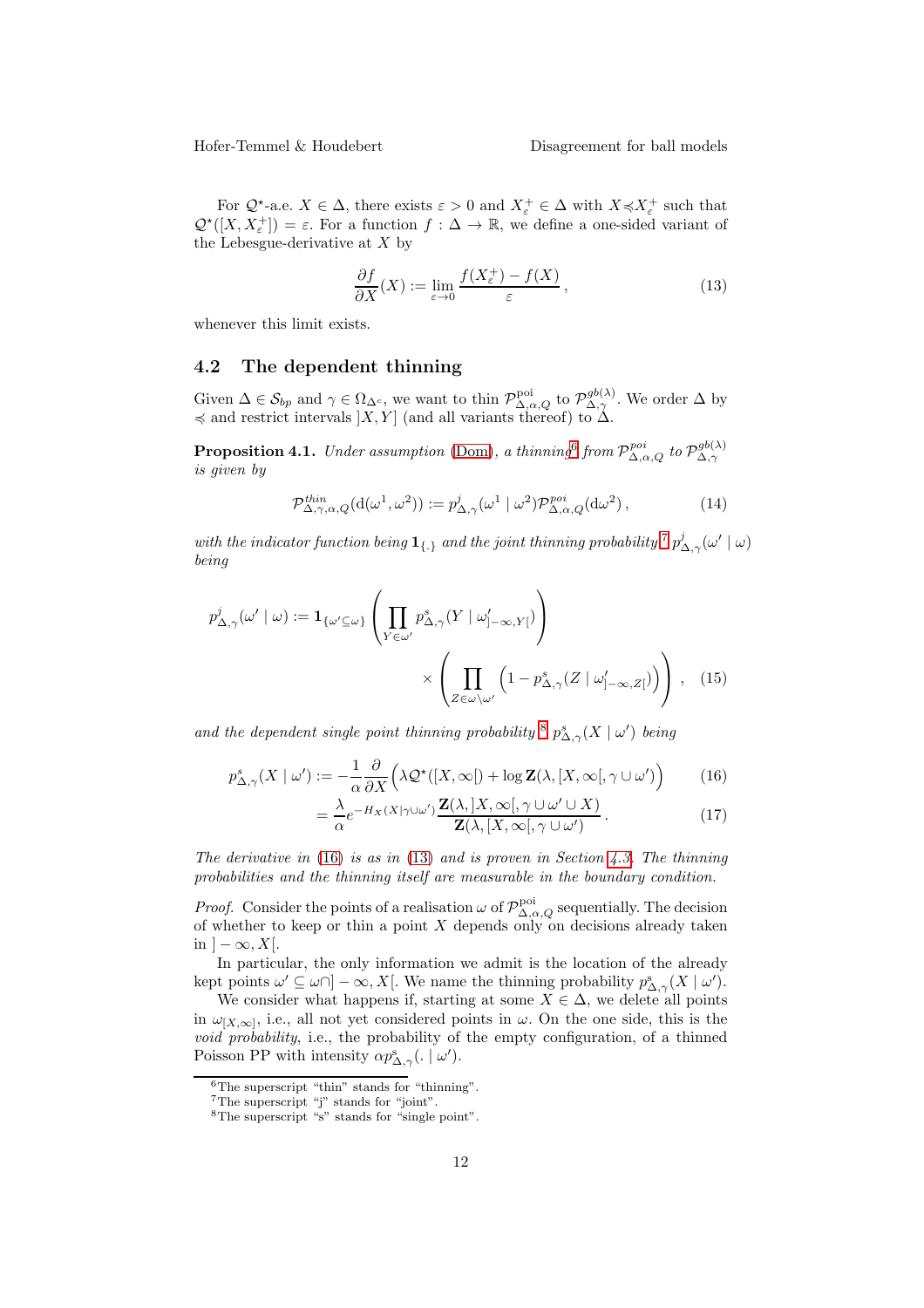<span id="page-12-0"></span>
$$
\mathcal{P}_{[X,\infty[,\alpha p^s_{\Delta,\gamma}(\cdot|\omega'),Q}^{\text{poi}}(\xi=\emptyset)=\exp\left(-\alpha\int_{[X,\infty[}p^s_{\Delta,\gamma}(Y\mid\omega')\mathcal{Q}^{\star}(\text{d}Y)\right).
$$
 (18a)

On the other side, the resulting empty realisation follows the  $\mathcal{P}_{\Delta,\gamma}^{gb(\lambda)}$  law. The DLR equations [\(7\)](#page-4-3) imply that

<span id="page-12-1"></span>
$$
\mathcal{P}_{\Delta,\gamma}^{gb(\lambda)}(\xi_{[X,\infty[}=\emptyset \mid \xi_{]-\infty,X[}=\omega'))
$$
  

$$
=\mathcal{P}_{[X,\infty[,\gamma\cup\omega']}^{gb(\lambda)}(\xi=\emptyset)=\frac{e^{-\lambda\mathcal{Q}^{\star}([X,\infty[)}\cdot \exp(\lambda))}{\mathbf{Z}(\lambda,[X,\infty[,\gamma\cup\omega'])}. \quad (18b)
$$

Equating the left hand sides of [\(18a\)](#page-12-0) and [\(18b\)](#page-12-1) leads to

<span id="page-12-2"></span>
$$
\alpha \int_{[X,\infty[} p^{\mathsf{s}}_{\Delta,\gamma}(Y \mid \omega') \mathcal{Q}^*(\mathrm{d}Y) = \lambda \mathcal{Q}^*([X,\infty[) + \log \mathbf{Z}(\lambda,[X,\infty[,\gamma \cup \omega') . \quad (19)
$$

Taking the derivative along the ordered space  $(\Delta, \preccurlyeq)$  yields [\(16\)](#page-11-5). On the left-hand side of [\(19\)](#page-12-2) we apply a one-sided version of the Lebesque differentiation theorem [\[2,](#page-20-10) Thm 5.6.2] to extract the integrand as the  $\mathcal{Q}^*$ -a.e. derivative. There is an additional minus sign in [\(16\)](#page-11-5), because differentiation of the left-hand side of [\(19\)](#page-12-2) proceeds in decreasing direction in  $\preccurlyeq$ , reverse to the direction used the common direction used in the derivative [\(13\)](#page-11-1). Because  $\mathcal{Q}^*$  is diffuse, the negligible change of the left interval border from closed to open in the left-hand side of [\(18b\)](#page-12-1) does not matter.

For the moment let us assume the equality [\(17\)](#page-11-6) is true, which is properly proved in Section [4.3.](#page-13-0) It remains to show that the first marginal of  $\mathcal{P}^{\text{thin}}_{\Delta,\gamma,\alpha,Q}$ equals the Gibbs specification  $\mathcal{P}_{\Delta,\gamma}^{gb(\lambda)}$ . For  $\omega \in \Omega_{\Delta}$ ,

<span id="page-12-3"></span>
$$
\mathcal{P}^{\text{thin}}_{\Delta,\gamma,\alpha,Q}(\xi^1=\mathrm{d}\omega)=\int_{\Omega_{\Delta}}p^{\mathrm{j}}_{\Delta,\gamma}(\omega\mid\omega')\mathcal{P}^{\text{poi}}_{\Delta,\alpha,Q}(\mathrm{d}\omega')\,.
$$

Order the points in  $\omega$  increasingly in  $\preccurlyeq$  and denote them by  $Y_1$  to  $Y_n$ . Let  $\omega_i := \{Y_1, \ldots, Y_i\}$  with  $\omega_0 := \emptyset$  and  $\omega_{n+1} := \omega$ . Set  $Y_0 := -\infty$  and  $Y_{n+1} := +\infty$ . Expand using [\(15\)](#page-11-7) and factorise to get

$$
\mathcal{P}^{\text{thin}}_{\Delta,\gamma,\alpha,Q}(\xi^1 = d\omega) = \left(\prod_{i=1}^n p_{\Delta,\gamma}^s(Y_i \mid \omega_{i-1})\right) e^{\alpha \mathcal{Q}^*(\Delta)} \mathcal{P}^{\text{poi}}_{\Delta,\alpha,Q}(d\omega)
$$

$$
\times \prod_{i=1}^{n+1} \int_{\Omega_{|Y_{i-1},Y_i|}} \prod_{Z \in \omega'} \left(1 - p_{\Delta,\gamma}^s(Z \mid \omega_{i-1})\right) \mathcal{P}^{\text{poi}}_{|Y_{i-1},Y_i|,\alpha,Q}(d\omega'). \quad (20)
$$

For each factor in the second product, the thinning kernel used within the integral does not change and, using standard Poisson computations and [\(18\)](#page-11-8), we obtain that

$$
\int_{|Y_{i-1},Y_i|} \prod_{Z \in \omega'} (1 - p_{\Delta,\gamma}^s(Z \mid \omega_{i-1})) \mathcal{P}_{|Y_{i-1},Y_i|,\alpha,Q}^{\text{poi}}(\text{d}\omega')
$$
\n
$$
= \exp\left(-\alpha \int_{|Y_{i-1},Y_i|} p_{\Delta,\gamma}^s(Z \mid \omega_{i-1}) \mathcal{Q}^{\star}(\text{d}Z)\right)
$$
\n
$$
= e^{-\lambda \mathcal{Q}^{\star}(|Y_{i-1},Y_i|)} \frac{\mathbf{Z}(\lambda,]Y_i, \infty[, \gamma \cup \omega_{i-1})}{\mathbf{Z}(\lambda,]Y_{i-1}, \infty[, \gamma \cup \omega_{i-1})}.
$$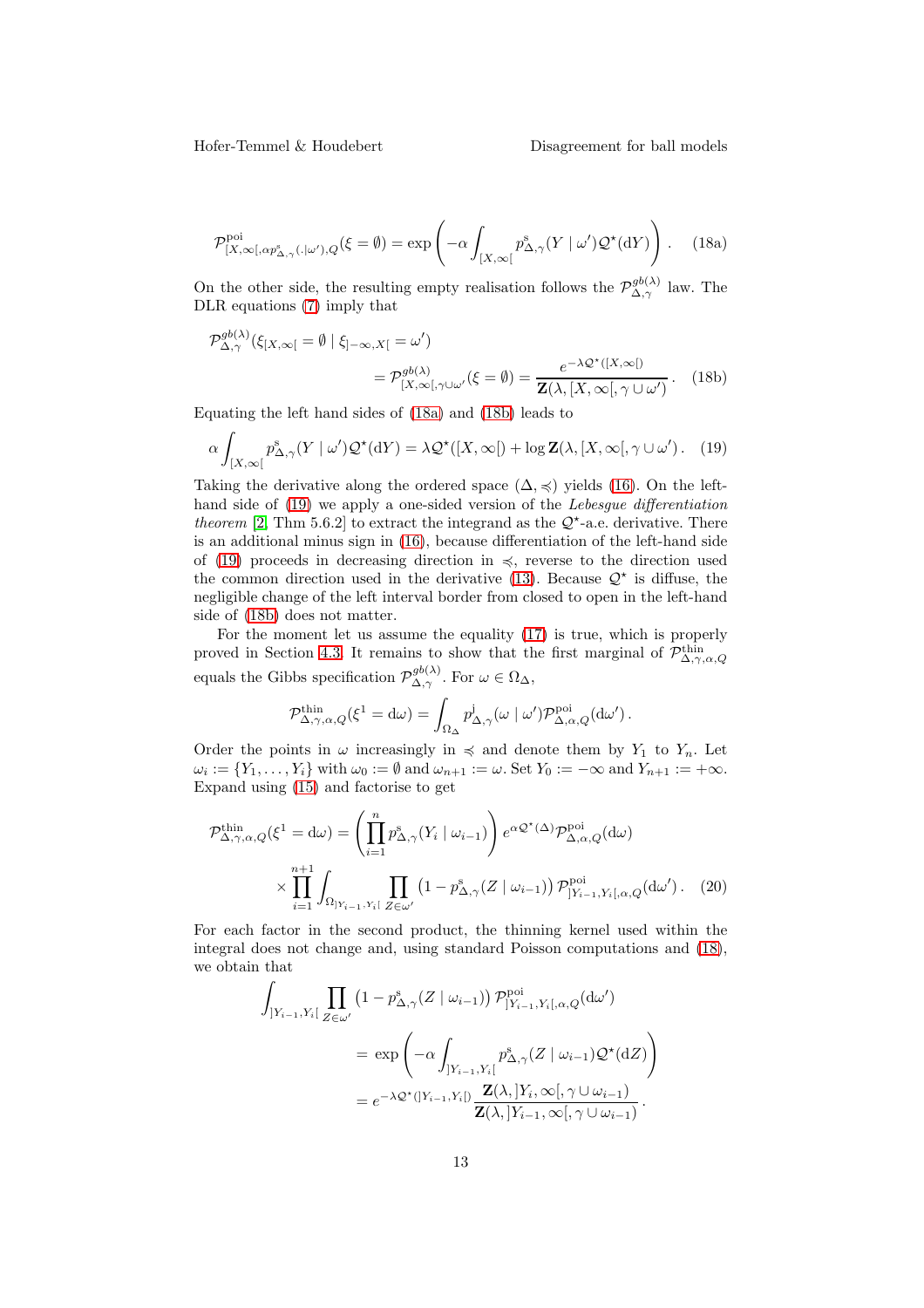Furthermore, we can simplify

$$
\prod_{i=1}^n \frac{\mathbf{Z}(\lambda, Y_i, \infty[, \gamma \cup \omega_i)}{\mathbf{Z}(\lambda, Y_i, \infty[, \gamma \cup \omega_{i-1})} \prod_{i=1}^{n+1} \frac{\mathbf{Z}(\lambda, Y_i, \infty[, \gamma \cup \omega_{i-1})}{\mathbf{Z}(\lambda, Y_{i-1}, \infty[, \gamma \cup \omega_{i-1})} = \frac{1}{\mathbf{Z}(\lambda, \Delta, \gamma)}.
$$

Plugging [\(17\)](#page-11-6) into [\(20\)](#page-12-3) and adjusting the interval borders to open intervals, then simplifying factors as in the preceding calculations leaves us with

$$
\mathcal{P}_{\Delta,\gamma,\alpha,Q}^{\text{thin}}(\xi^1 = d\omega) = e^{(\alpha-\lambda)\mathcal{Q}^{\star}(\Delta)} \left(\frac{\lambda}{\alpha}\right)^{|\omega|} \frac{e^{-H_{\Delta}(\omega|\gamma)}}{\mathbf{Z}(\lambda,\Delta,\gamma)} \mathcal{P}_{\Delta,\alpha,Q}^{\text{poi}}(d\omega)
$$

$$
= \frac{e^{-H_{\Delta}(\omega|\gamma)}}{\mathbf{Z}(\lambda,\Delta,\gamma)} \mathcal{P}_{\Delta,\lambda,Q}^{\text{poi}}(d\omega) = \mathcal{P}_{\Delta,\gamma}^{gb(\lambda)}(d\omega).
$$

### <span id="page-13-0"></span>4.3 Derivative

This section shows that the thinning probability [\(16\)](#page-11-5) is a quotient of partition functions [\(17\)](#page-11-6). Abbreviating  $\gamma' := \gamma \cup \omega'$  and multiplying by  $-\alpha$ , this reduces to showing that

$$
\frac{\partial}{\partial X} \left( \lambda \mathcal{Q}^{\star} ([X, \infty]) + \log \mathbf{Z} (\lambda, [X, \infty], \gamma') \right) \n= -\lambda e^{-H_X(X|\gamma')} \frac{\mathbf{Z} (\lambda, [X, \infty], \gamma' \cup X)}{\mathbf{Z} (\lambda, [X, \infty], \gamma')} .
$$
\n(21)

Writing  $z(X) := \mathbf{Z}(\lambda, [X, \infty], \gamma')$ , we have the classical relation

<span id="page-13-1"></span>
$$
\frac{\partial}{\partial X} \log z(X) = \frac{z'(X)}{z(X)}.
$$

Since  $\frac{\partial}{\partial X} (\lambda \mathcal{Q}^*(X,\infty[)) = -\lambda$ , to show [\(21\)](#page-13-1) it remains to verify that

<span id="page-13-2"></span>
$$
z'(X) = \lambda z(X) - \lambda e^{-H_X(X|\gamma')} \mathbf{Z}(\lambda,]X, \infty[, \gamma' \cup X).
$$
 (22)

We use the notation from [\(13\)](#page-11-1). To lighten the notation and since the Hamiltonian satisfies additivity and is independent of the domain [\(4\)](#page-3-5), we omit its domain subscript for the remainder of this subsection. Recall that  $\varepsilon = \mathcal{Q}^{\star}([X, X_{\varepsilon}^+])$ . Then,

$$
z'(X)
$$
  
=  $\lim_{\varepsilon \to 0} \frac{1}{\varepsilon} \left( z(X_{\varepsilon}^+) - z(X) \right)$   
=  $\lim_{\varepsilon \to 0} \frac{1}{\varepsilon} \left( \int e^{-H(\omega|\gamma')} \mathcal{P}_{[X_{\varepsilon}^+, \infty[, \lambda, Q]}^{Poi} (d\omega) - \int e^{-H(\omega|\gamma')} \mathcal{P}_{[X, \infty[, \lambda, Q]}^{Poi} (d\omega) \right)$   
=  $\lim_{\varepsilon \to 0} \frac{1}{\varepsilon} \int \underbrace{\int \left( e^{-H(\omega|\gamma')} - e^{-H(\omega \cup \gamma'|\gamma')} \right) \mathcal{P}_{[X_{\varepsilon}^+, \infty[, \lambda, Q]}^{Poi} (d\omega) \mathcal{P}_{[X, X_{\varepsilon}^+[, \lambda, Q]}^{Poi} (d\gamma'') }_{=:E(\gamma'')}.$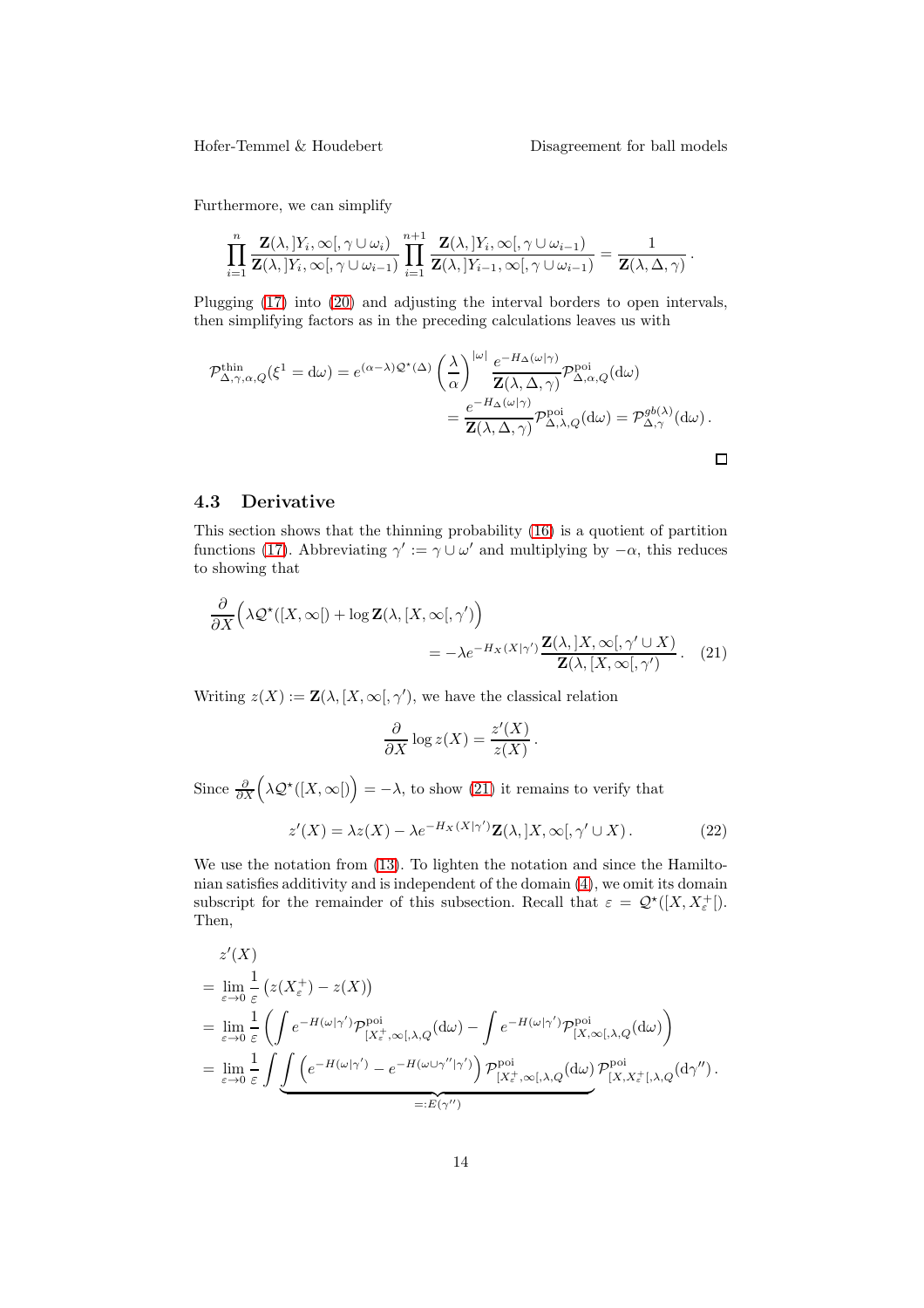We split the outermost integral according to the cardinality of  $\gamma''$ . Summing up those cases yields [\(22\)](#page-13-2), with only the case  $|\gamma''|=1$  having a non-trivial contribution.

• Case  $|\gamma''|=0$ : This is equivalent to  $\gamma''=\emptyset$ . This gives  $E(\emptyset)=0$  and

$$
\lim_{\varepsilon \to 0} \frac{1}{\varepsilon} \int \mathbf{1}_{\{\gamma'' = \emptyset\}} E(\emptyset) \mathcal{P}^{\rm poi}_{[X, X^+_{\varepsilon}[,\lambda,Q}(\mathrm{d}\gamma'') = 0 \,.
$$

• Case  $|\gamma''| \geq 2$ : For each  $\Delta \in \mathcal{S}_{bp}$ , the Poisson measures at intensities  $\alpha$  and  $\lambda$  relate as

<span id="page-14-0"></span>
$$
e^{(\alpha-\lambda)\mathcal{Q}^{\star}(\widetilde{\Delta})}\mathcal{P}_{\widetilde{\Delta},\alpha,Q}^{\text{poi}}(\text{d}\omega) = \left(\frac{\alpha}{\lambda}\right)^{|\omega|}\mathcal{P}_{\widetilde{\Delta},\lambda,Q}^{\text{poi}}(\text{d}\omega). \tag{23}
$$

The uniform upper bound on the Papangelou intensity [\(Dom\)](#page-5-8) and [\(23\)](#page-14-0) applied to  $[X_{\varepsilon}^+, \infty[$  yields the upper bound

$$
|E(\gamma'')| \leq \int \left(\frac{\alpha}{\lambda}\right)^{|\omega|} \left(1 + \left(\frac{\alpha}{\lambda}\right)^{|\gamma''|}\right) \mathcal{P}_{[X_{\varepsilon}^{+}, \infty[\lambda, \Omega]}^{\text{poi}}(\text{d}\omega)
$$
  
= 
$$
\left(1 + \left(\frac{\alpha}{\lambda}\right)^{|\gamma''|}\right) e^{(\alpha-\lambda)\mathcal{Q}^{\star}([X_{\varepsilon}^{+}, \infty[)}.
$$

Plugging this inequality back into the outer integral and another application of [\(23\)](#page-14-0) for  $[X, X^+_{\varepsilon}]$  yields

$$
\left| \int \mathbf{1}_{\{\gamma'' \geq 2\}} E(\gamma'') \mathcal{P}_{[X, X_{\epsilon}^+] , \lambda, Q}^{poi} (d\gamma'') \right|
$$
  
\n
$$
\leq \int \mathbf{1}_{\{\gamma'' \geq 2\}} \left( 1 + \left( \frac{\alpha}{\lambda} \right)^{|\gamma''|} \right) e^{(\alpha - \lambda) \mathcal{Q}^*([X_{\epsilon}^+, \infty[)} \mathcal{P}_{[X, X_{\epsilon}^+] , \lambda, Q}^{poi} (d\gamma'')\n= e^{(\alpha - \lambda) \mathcal{Q}^*([X_{\epsilon}^+, \infty[)} \left( \mathcal{P}_{[X, X_{\epsilon}^+] , \lambda, Q}^{poi} (|\xi| \geq 2) + e^{(\alpha - \lambda) \varepsilon} \mathcal{P}_{[X, X_{\epsilon}^+] , \alpha, Q}^{poi} (|\xi| \geq 2) \right).
$$

As both  $\mathcal{P}^{\text{poi}}_{[X,X^+_{\varepsilon}],\alpha,Q}(|\xi|\geq 2)$  and  $\mathcal{P}^{\text{poi}}_{[X,X^+_{\varepsilon}],\lambda,Q}(|\xi|\geq 2)$  are  $o(\varepsilon^2)$ , we see that

$$
\lim_{\varepsilon\to 0}\frac{1}{\varepsilon}\bigg|\int\mathbf{1}_{\{|\gamma''|\geq2\}}E(\gamma'')\mathcal{P}^{\mathrm{pol}}_{[X,X_{\varepsilon}^+[,\lambda,Q}(\mathrm{d}\gamma'')\bigg|=0\,.
$$

• Case  $|\gamma''|=1$ : Let Y be the single point in the configuration  $\gamma''$ . Then

$$
\begin{split} &\frac{1}{\varepsilon}\int\mathbf{1}_{\{\gamma''=1\}}E(\gamma'')\mathcal{P}^{\rm poi}_{[X,X_\varepsilon^+],\lambda,Q}(\mathrm{d}\gamma'')\\ &=\frac{\lambda e^{-\lambda\varepsilon}}{\varepsilon}\int_{[X,X_\varepsilon^+]}\int\left(e^{-H(\omega|\gamma')}-e^{-H(\omega\cup Y|\gamma')}\right)\mathcal{P}^{\rm poi}_{[X_\varepsilon^+,\infty[,\lambda,Q}(\mathrm{d}\omega)\mathcal{Q}^\star(\mathrm{d} Y)\\ &=\frac{\lambda e^{-\lambda\varepsilon}}{\varepsilon}\int_{[X,X_\varepsilon^+]}\left(z(X_\varepsilon^+)-\int e^{-H(\omega\cup Y|\gamma')}\mathcal{P}^{\rm poi}_{[X_\varepsilon^+,\infty[,\lambda,Q}(\mathrm{d}\omega)\right)\mathcal{Q}^\star(\mathrm{d} Y)\,. \end{split}
$$

First, we analyse the integral over the left integrand. Using the continuity of  $z$ we obtain

$$
\frac{\lambda e^{-\lambda \varepsilon}}{\varepsilon} \int_{[X,X_{\varepsilon}^+]} z(X_{\varepsilon}^+) \mathcal{Q}^{\star}(\mathrm{d}Y) = \lambda e^{-\lambda \varepsilon} z(X_{\varepsilon}^+) \xrightarrow[\varepsilon \to 0]{} \lambda z(X).
$$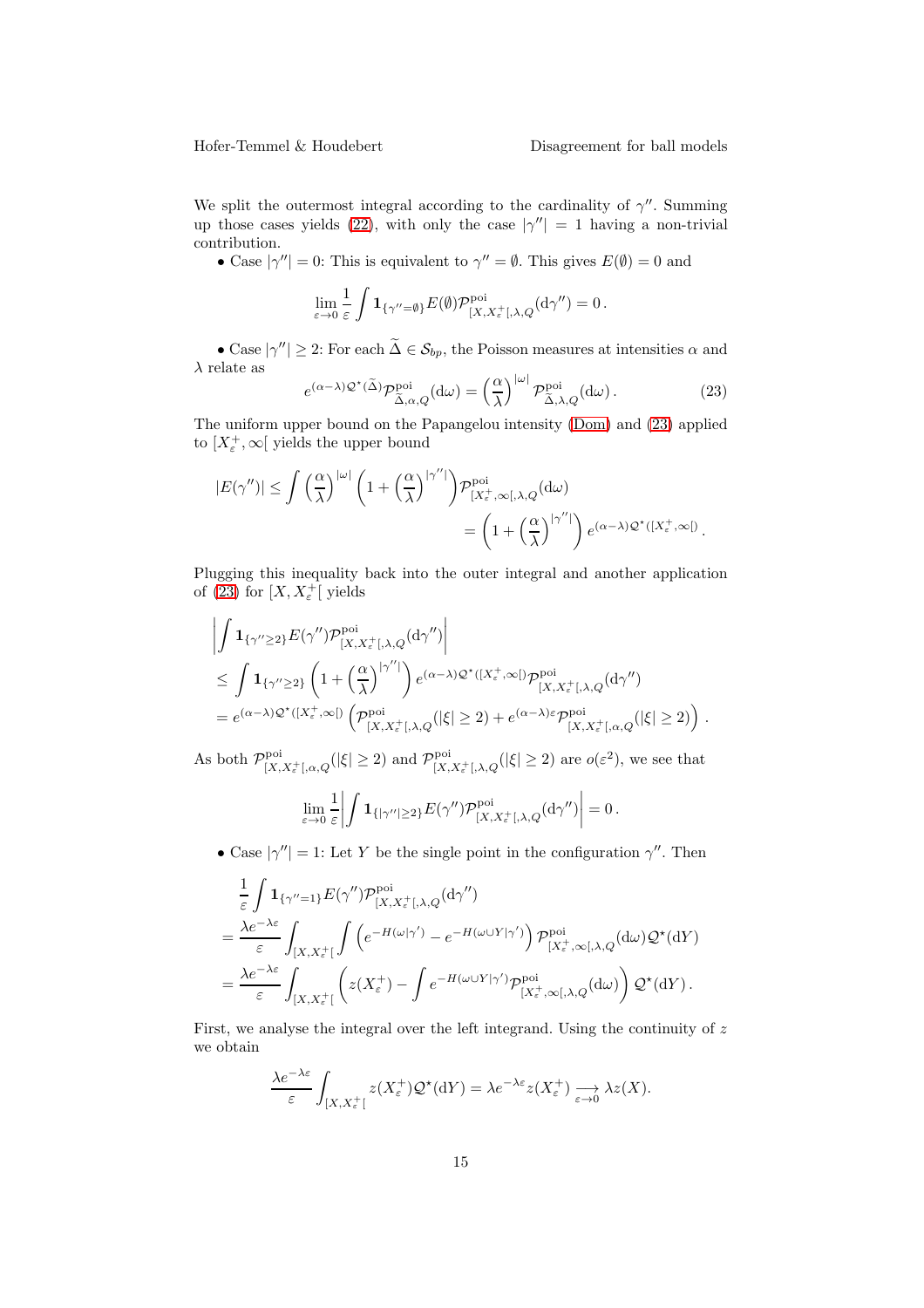Second, we analyse the integral over the right integrand. Using [\(4\)](#page-3-5) to expand  $H(\omega \cup Y | \gamma') = H(\omega | \gamma') + H(Y | \omega \cup \gamma')$ , we get

$$
\frac{\lambda e^{-\lambda \varepsilon}}{\varepsilon} \int_{[X, X_{\varepsilon}^{+}]} \int e^{-H(\omega \cup Y|\gamma')} \mathcal{P}_{[X_{\varepsilon}^{+}, \infty[, \lambda, Q}^{\text{poi}}(\mathrm{d}\omega) \mathcal{Q}^{\star}(\mathrm{d}Y)
$$
\n
$$
= \frac{\lambda e^{-\lambda \varepsilon}}{\varepsilon} \int e^{-H(\omega|\gamma')} \int_{[X, X_{\varepsilon}^{+}]} e^{-H(Y|\omega \cup \gamma')} \mathcal{Q}^{\star}(\mathrm{d}Y) \mathcal{P}_{[X_{\varepsilon}^{+}, \infty[, \lambda, Q}^{\text{poi}}(\mathrm{d}\omega)
$$
\n
$$
= \frac{\lambda}{\varepsilon} \int \mathbf{1}_{\{\omega_{[X, X_{\varepsilon}^{+}]} = \emptyset\}} e^{-H(\omega|\gamma')} \int_{[X, X_{\varepsilon}^{+}]} e^{-H(Y|\omega \cup \gamma')} \mathcal{Q}^{\star}(\mathrm{d}Y) \mathcal{P}_{]X, \infty[, \lambda, Q}^{\text{poi}}(\mathrm{d}\omega).
$$

The functions

$$
\varepsilon\mapsto{\bf 1}_{\{\omega_{[X,X_\varepsilon^+]}=\emptyset\}}e^{-H(\omega|\gamma')}
$$

and

$$
\varepsilon \mapsto \frac{1}{\varepsilon} \int_{[X,X^+_\varepsilon[} e^{-H(Y|\omega \cup \gamma')}\mathcal{Q}^\star(\mathrm{d} Y)
$$

are  $\mathcal{P}_{[X_{\varepsilon}^{\pm}, \infty[,1], Q}^{\text{pol}}$ -a.s. continuous in  $\varepsilon = 0$  and dominated, thanks to [\(Dom\)](#page-5-8) by integrable functions. Using a standard continuity theorem and a one-sided version of the Lebesgue differentiation theorem [\[2,](#page-20-10) Thm 5.6.2], we obtain

$$
\lim_{\varepsilon \to 0} \frac{\lambda e^{-\lambda \varepsilon}}{\varepsilon} \int_{[X, X_{\varepsilon}^{+}]} \int e^{-H(\omega \cup Y|\gamma')} \mathcal{P}_{[X_{\varepsilon}^{+}, \infty[\lambda, Q]}^{Poi}(\mathrm{d}\omega) \lambda e^{-\lambda \varepsilon} \mathcal{Q}^{*}(\mathrm{d}Y)
$$
\n
$$
= \int \lim_{\varepsilon \to 0} \frac{\lambda}{\varepsilon} \mathbf{1}_{\{\omega_{[X, X_{\varepsilon}^{+}]} = \emptyset\}} e^{-H(\omega|\gamma')} \int_{[X, X_{\varepsilon}^{+}]} e^{-H(Y|\omega \cup \gamma')} \mathcal{Q}^{*}(\mathrm{d}Y) \mathcal{P}_{]X, \infty[\lambda, Q]}^{Poi}(\mathrm{d}\omega)
$$
\n
$$
= \lambda \int e^{-H(\omega|\gamma')} e^{-H(X|\omega \cup \gamma')} \mathcal{P}_{]X, \infty[\lambda, Q]}^{Poi}(\mathrm{d}\omega)
$$
\n
$$
= \lambda e^{-H(X|\gamma')} \int e^{-H(\omega|\gamma' \cup X)} \mathcal{P}_{]X, \infty[\lambda, Q]}^{Poi}(\mathrm{d}\omega)
$$
\n
$$
= \lambda e^{-H(X|\gamma')} \mathbf{Z}(\lambda, ]X, \infty[, \gamma' \cup X).
$$

Adding the right and left terms of this case together with the zeros from the other two cases gives [\(22\)](#page-13-2), which shows [\(21\)](#page-13-1).

### <span id="page-15-0"></span>4.4 Construction of the disagreement coupling

Let  $\Delta \in \mathcal{S}_{bp}$  and  $\gamma^1, \gamma^2 \in \Omega_{\Delta^c}$ . We thin a Poisson PP to two conditionally independent copies of the Gibbs PP. This coupling <sup>[9](#page-15-1)</sup> on  $(\Omega_{\Delta}^3, \mathcal{F}_{\Delta}^{\otimes 3})$  is given by

$$
\mathcal{P}^{\text{thin2}}_{\Delta,\gamma^1,\gamma^2}(\text{d}(\omega^1,\omega^2,\omega^3)) := p^j_{\Delta,\gamma^1}(\omega^1 \mid \omega^3) p^j_{\Delta,\gamma^2}(\omega^2 \mid \omega^3) \mathcal{P}^{\text{poi}}_{\Delta,\alpha,Q}(\text{d}\omega^3). \tag{24}
$$

The coupling  $\mathcal{P}_{\Delta,\gamma^1,\gamma^2}^{\text{thin2}}$  fulfils everything in [\(8\)](#page-5-10) except the crucial [\(8d\)](#page-5-7). Hence, our approach is to use  $\mathcal{P}_{\Delta,\gamma^1,\gamma^2}^{\text{thin2}}$  only where and when the boundary conditions have a direct influence and recurse until the boundary conditions have no influence. In the no-influence case we thin to one Gibbs PP and identify it with the two target Gibbs PPs. This recursive approach keeps the disagreement allows connected to some influence from the boundary conditions from the previous steps and ensures that [\(8d\)](#page-5-7) holds.

<span id="page-15-1"></span><sup>9</sup>The superscript "thin2" stands for "joint thinning to two Gibbs PPs".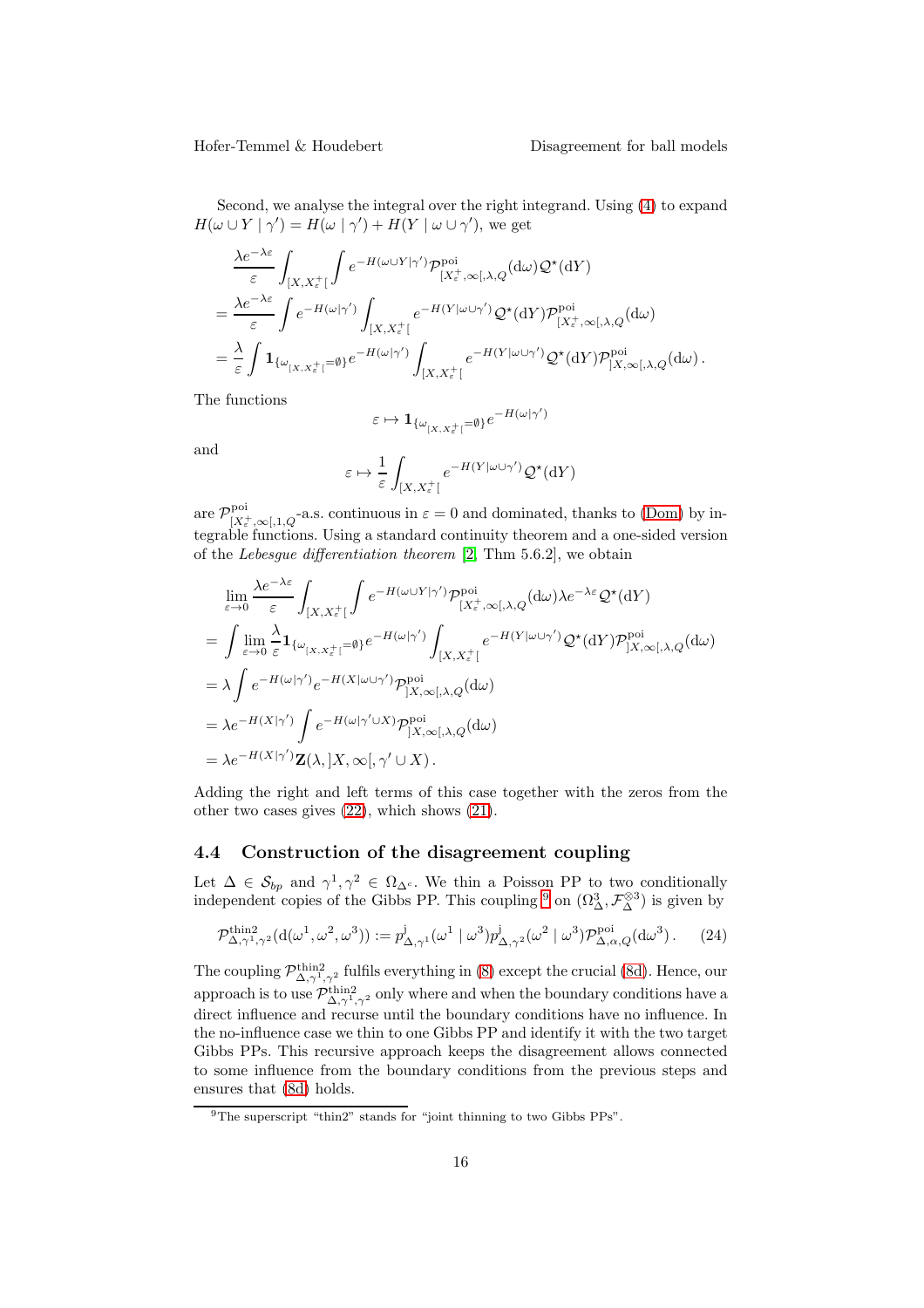The following lines codify the influence of the boundary conditions in [\(25\)](#page-16-0), describe the restricted use of  $\mathcal{P}^{\text{thin2}}_{\Delta,\gamma^1,\gamma^2}$  in [\(26a\)](#page-16-1) and give the recursive construction of a disagreement coupling in [\(26b\)](#page-16-2). The influence zone is

<span id="page-16-0"></span>
$$
\Gamma := \{ X \in \Delta \mid \exists Y \in \gamma^1 \cup \gamma^2 : B(X) \cap B(Y) \neq \emptyset \}.
$$
 (25)

Define the joint Janossy intensity of the law <sup>[10](#page-16-3)</sup>  $\mathcal{P}^{\text{da-zone}}_{\Delta,\gamma^1,\gamma^2}$  on  $(\Omega^3_\Gamma,\mathcal{F}^{\otimes 3}_\Gamma)$  by

<span id="page-16-2"></span><span id="page-16-1"></span>
$$
\mathcal{P}_{\Delta,\gamma^1,\gamma^2}^{\mathrm{da\text{-}zone}}(\mathrm{d}(\omega^1,\omega^2,\omega^3)) := \mathcal{P}_{\Delta,\gamma^1,\gamma^2}^{\mathrm{thin2}}(\mathrm{d}(\omega_\Gamma^1,\omega_\Gamma^2,\omega_\Gamma^3)).\tag{26a}
$$

Recall that  $\mathbf{1}_{\{.\}}$  is the indicator function. Define the joint Janossy intensity of the law <sup>[11](#page-16-4)</sup>  $\mathcal{P}_{\Delta,\gamma^1,\gamma^2}^{\text{da-rec}}$  on  $(\Omega_\Delta^3,\mathcal{F}_\Delta^{\otimes 3})$  recursively by

$$
\mathcal{P}_{\Delta,\gamma^1,\gamma^2}^{\mathrm{da\text{-}rec}}(\mathrm{d}(\omega^1,\omega^2,\omega^3))
$$
\n
$$
:= \mathbf{1}_{\{\Gamma=\emptyset\}} \mathbf{1}_{\{\omega^1=\omega^2\}} \mathcal{P}_{\Delta,\emptyset}^{\mathrm{thin}}(\mathrm{d}(\omega^1,\omega^3))
$$
\n
$$
+ \mathbf{1}_{\{\Gamma\neq\emptyset\}} \mathcal{P}_{\Delta,\gamma^1,\gamma^2}^{\mathrm{da\text{-}zone}}(\mathrm{d}(\omega^1_\Gamma,\omega^2_\Gamma,\omega^3_\Gamma))
$$
\n
$$
\times \mathcal{P}_{\Delta\backslash\Gamma,\gamma^1\cup\omega^1_\Gamma,\gamma^2\cup\omega^2_\Gamma}^{\mathrm{da\text{-}rec}}(\mathrm{d}(\omega^1_{\Delta\backslash\Gamma},\omega^2_{\Delta\backslash\Gamma},\omega^3_{\Delta\backslash\Gamma})). \quad (26b)
$$

**Proposition 4.2.** The coupling  $\mathcal{P}_{\Delta,\gamma^1,\gamma^2}^{da\text{-rec}}$  fulfils [\(8\)](#page-5-10). Further, it is jointly measurable in the boundary conditions  $(\gamma^1, \gamma^2)$ .

Proof. The first step is to check the termination of the recursion in [\(26b\)](#page-16-2). The recursion is made with respect to the influence zone Γ, which is decreasing and whose volume is bounded by  $\mathcal{Q}^*(\Delta)$ . The recursion stops when no Gibbs point (of  $\xi^1$  and  $\xi^2$ ) is placed in Γ. This happens in particular when there is no Poisson point (of  $\xi^3$ ) in the influence zone Γ. At each step of the recursion, this happens independently with probability bounded from below by  $e^{-\alpha Q^{\star}(\Delta)}$ . Therefore, the recursion stops after an almost-surely finite number of steps.

The next step is to show the measurability in the boundary conditions. Proposition [4.1](#page-11-9) asserts that  $p_{\Delta,\gamma^1}^j(\omega^1 \mid \omega^3)$  and  $p_{\Delta,\gamma^2}^j(\omega^2 \mid \omega^3)$  are measurable in  $\gamma^1$  and  $\gamma^2$  respectively. Hence, the coupling  $\mathcal{P}^{\text{da-rec}}_{\Delta,\gamma^1,\gamma^2}$  is jointly measurable in the boundary conditions  $(\gamma^1, \gamma^2)$ . The measurability is needed for the welldefinedness of the recursive definition [\(26b\)](#page-16-2) and the proof of [\(8\)](#page-5-10).

Finally, we show that [\(8\)](#page-5-10) holds. Equation [\(8a\)](#page-5-4) is a straightforward consequence of the DLR equations [\(7\)](#page-4-3) and the assumption [\(Loc\)](#page-5-9). Properties [\(8b\)](#page-5-5) and [\(8c\)](#page-5-6) are also a straightforward consequence of the construction. Concern-ing [\(8d\)](#page-5-7), the only points of the Poisson configuration  $\xi^3$  which are not connected (in the Gilbert graph  $\mathcal{G}(\xi^3)$ ) to the boundary conditions  $\gamma^1 \cup \gamma^2$  are the ones sampled at the end of the recursion, when  $\Gamma = \emptyset$ . These points thin to both Gibbs PPs  $\xi^1$  and  $\xi^2$  identically, as outlined in the  $\Gamma = \emptyset$  case of [\(26b\)](#page-16-2). By construction [\(26a\)](#page-16-1), from those points the ones belonging to the first Gibbs configuration  $\xi^1$  also belong to the second Gibbs configuration  $\xi^2$ . Therefore, the only points where the two Gibbs configurations may differ are the ones sampled when the influence zone is not empty. By [\(26a\)](#page-16-1), such points are connected to the boundary conditions  $\gamma^1 \cup \gamma^2$ .  $\Box$ 

<sup>10</sup>The superscript "da-zone" stands for "disagreement, influence zone case".

<span id="page-16-4"></span><span id="page-16-3"></span><sup>&</sup>lt;sup>11</sup>The superscript "da-rec" stands for "disagreement, recursive case".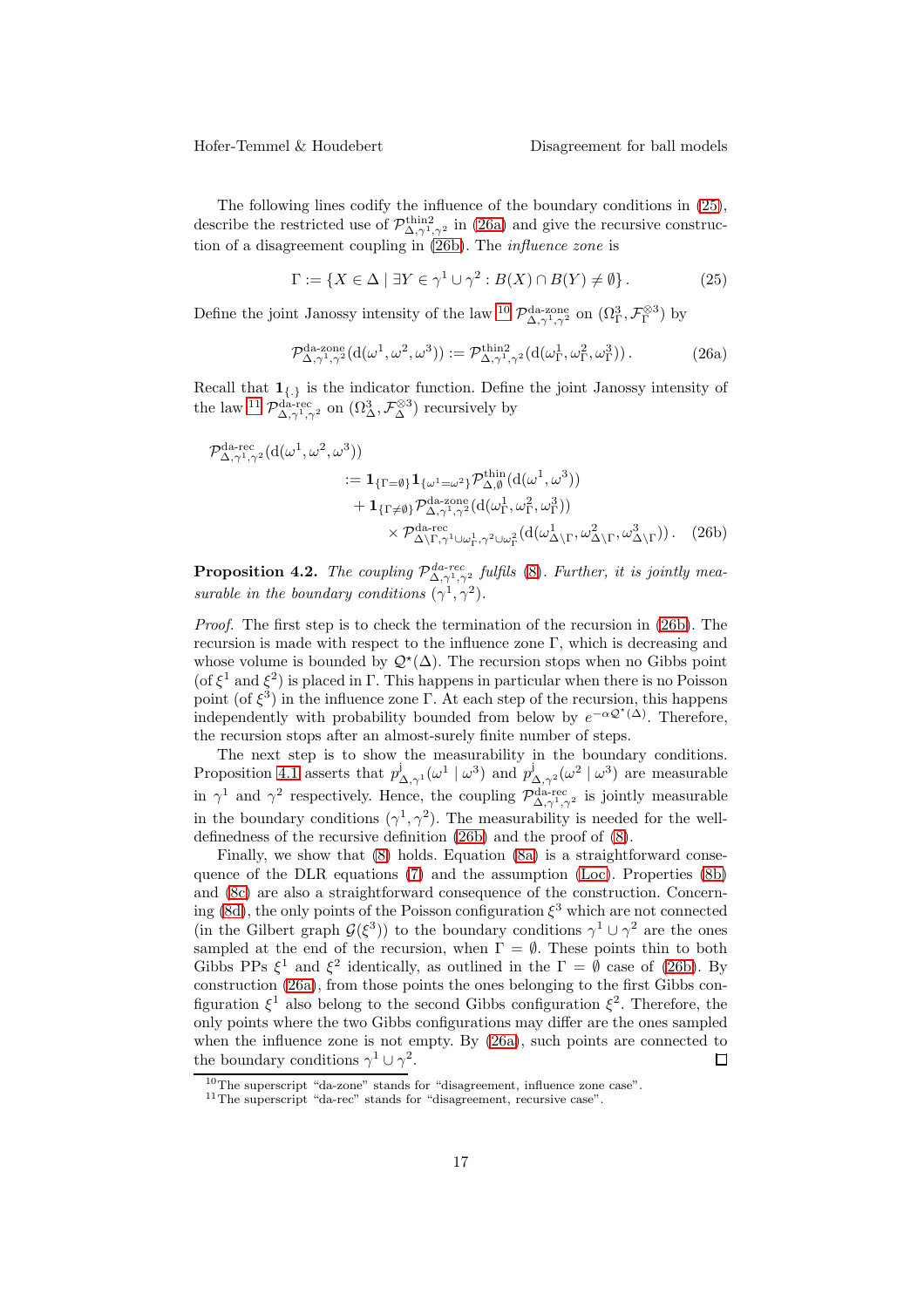# <span id="page-17-0"></span>5 Disagreement percolation proofs

This section contains the proofs of Theorem [3.3](#page-6-2) and Theorem [3.4.](#page-6-3)

Let  $\Lambda_1, \Lambda_2 \in \mathcal{B}_b$  with  $\Lambda_1 \subsetneq \Lambda_2$  and  $\gamma^1, \gamma^2 \in \Omega_{\Lambda_2^c}$ , as well as an event  $E \in \mathcal{F}_{\Lambda_1}$ . Property [\(8a\)](#page-5-4) introduces the disagreement coupling to express the difference between the probabilities of two Gibbs states for E.

$$
|\mathcal{P}_{\Lambda_2,\gamma^1}^{gb(\lambda)}(E) - \mathcal{P}_{\Lambda_2,\gamma^2}^{gb(\lambda)}(E)|
$$
  
\$\leq\$ max  $\left\{ \mathcal{P}_{\Lambda_2,\gamma^1,\gamma^2}^{dac}(\xi_{\Lambda_1}^1 \in E, \xi_{\Lambda_1}^2 \notin E), \mathcal{P}_{\Lambda_2,\gamma^1,\gamma^2}^{dac}(\xi_{\Lambda_1}^2 \in E, \xi_{\Lambda_1}^1 \notin E) \right\}.$  (27)

The other properties of a disagreement coupling [\(8\)](#page-5-10) allow to bound each of the above terms by the same percolation probability. The connection event is increasing and its probability increases under the dominating Poisson PP. We only show the first case.

<span id="page-17-4"></span><span id="page-17-3"></span>
$$
\mathcal{P}^{\text{dac}}_{\Lambda_2,\gamma^1,\gamma^2}(\xi^1_{\Lambda_1} \in E, \xi^2_{\Lambda_1} \notin E) \leq \mathcal{P}^{\text{dac}}_{\Lambda_2,\gamma^1,\gamma^2}(\xi^1_{\Lambda_1} \triangle \xi^2_{\Lambda_1} \neq \emptyset)
$$
  

$$
\leq \mathcal{P}^{\text{dac}}_{\Lambda_2,\gamma^1,\gamma^2}(\Lambda_1 \xleftarrow{\text{in } \xi^3} \gamma^1 \cup \gamma^2)
$$
  

$$
= \mathcal{P}^{\text{poi}}_{\Lambda_2,\overline{\alpha},\overline{Q}}(\Lambda_1 \xleftarrow{\text{in } \xi} \gamma^1 \cup \gamma^2).
$$
 (28)

Hence,

<span id="page-17-2"></span>
$$
|\mathcal{P}_{\Lambda_2,\gamma^1}^{gb(\lambda)}(E) - \mathcal{P}_{\Lambda_2,\gamma^2}^{gb(\lambda)}(E)| \leq \mathcal{P}_{\Lambda_2,\overline{\alpha},\overline{Q}}^{\text{poi}}(\Lambda_1 \stackrel{\text{in } \xi}{\longleftrightarrow} \gamma^1 \cup \gamma^2).
$$
 (29)

### <span id="page-17-1"></span>5.1 Proof of Theorem [3.3](#page-6-2)

Let  $\mathcal{P}^1, \mathcal{P}^2 \in \mathbf{G}(\lambda)$ . We want to prove that  $\mathcal{P}^1 = \mathcal{P}^2$ . Let  $\emptyset \neq \Lambda \in \mathcal{B}_b$  and  $E \in \mathcal{F}_{\Lambda}$ . For  $n \in \mathbb{N}$ , consider the closed ball  $\Lambda_n := B(0, n)$  in  $\mathbb{R}^d$ . Let  $\mathcal{P}_n^{1 \otimes 2} :=$  $\mathcal{P}^1_{\Lambda_n^c} \otimes \mathcal{P}^2_{\Lambda_n^c}$ . For *n* large enough,  $\Lambda \subseteq \Lambda_n$ . The DLR equation [\(7\)](#page-4-3) for  $\Lambda_n$  implies that

$$
|\mathcal{P}^1(E) - \mathcal{P}^2(E)| \leq \int |\mathcal{P}^{gb(\lambda)}_{\Lambda_n,\gamma^1}(E) - \mathcal{P}^{gb(\lambda)}_{\Lambda_n,\gamma^2}(E)|\mathcal{P}^{1\otimes 2}_n(\mathrm{d}(\gamma^1,\gamma^2)).
$$

Applying [\(29\)](#page-17-2) yields

$$
|\mathcal{P}^1(E)-\mathcal{P}^2(E)|\leq \int \mathcal{P}^{\rm poi}_{\Lambda_n,\overline{\alpha},\overline{Q}}(\Lambda \stackrel{\rm in}{\longleftrightarrow} \gamma^1\cup \gamma^2)\mathcal{P}^{1\otimes 2}_n({\rm d}(\gamma^1,\gamma^2))\,.
$$

As we are in the sub-critical regime of the Boolean model, we expect the integrated probability to converge to  $0$  as  $n$  grows to infinity. Unfortunately, this convergence depends on the outside configurations  $\gamma^1, \gamma^2$  and we need uniform convergence.

Let  $\varepsilon > 0$ . Since the integrated event is increasing in  $\gamma^1$  and  $\gamma^2$ , the stochastic domination of both  $\mathcal{P}^1$  and  $\mathcal{P}^2$  by  $\mathcal{P}^{\text{pol}}_{\overline{z},\overline{z}}$  $\frac{\partial P^{\text{ol}}}{\partial \alpha, Q}$  implies that

$$
|\mathcal{P}^{1}(E) - \mathcal{P}^{2}(E)| \leq \int \mathcal{P}^{\text{poi}}_{\Lambda_n, \overline{\alpha}, \overline{Q}} (\Lambda \stackrel{\text{in } \xi}{\longleftrightarrow} \gamma^1 \cup \gamma^2) \mathcal{P}^{\text{poi}}_{\Lambda_n^c, \overline{\alpha}, \overline{Q}} \otimes \mathcal{P}^{\text{poi}}_{\Lambda_n^c, \overline{\alpha}, \overline{Q}} (\text{d}(\gamma^1, \gamma^2)).
$$

The following lemma shows how to control with high probability the radii in a Boolean model.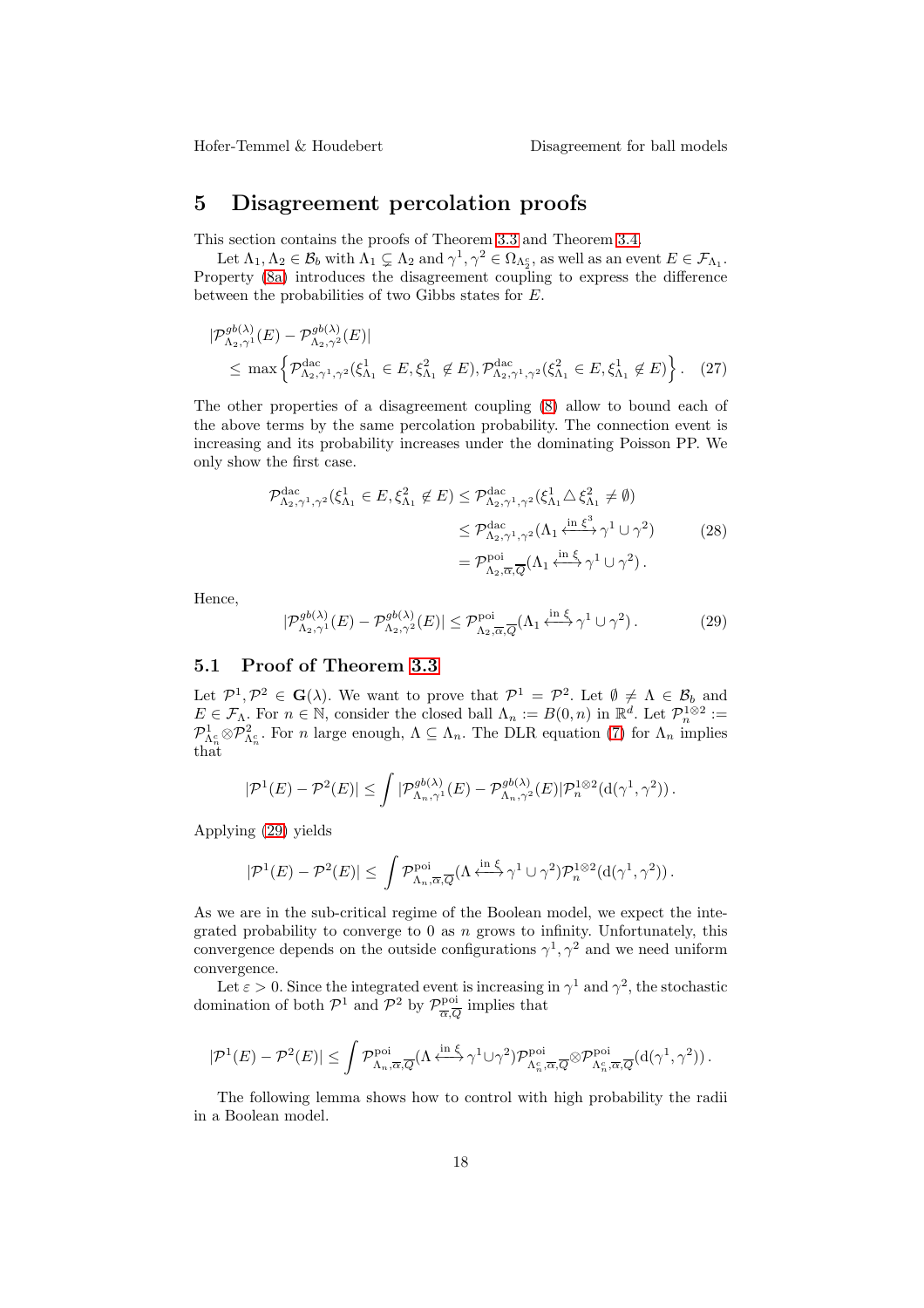<span id="page-18-1"></span>**Lemma 5.1.** For a positive integer  $k$ , let

$$
\Upsilon_k := \left\{ \omega \in \Omega \, \bigg| \, \forall (x,r) \in \omega, r \leq \frac{\theta(x,0)}{2} + k \right\}.
$$

If Q satisfies the integrability assumption  $\rho(Q) < \infty$  and k is large enough, then

$$
\mathcal{P}_{\alpha,Q}^{poi}(\Upsilon_k) \ge 1 - \varepsilon. \tag{30}
$$

This proof is an adaptation of [\[6,](#page-20-6) Lemma 3.3]. If  $X \in \gamma^1 \cup \gamma^2 \in \Upsilon_k$ , then  $B(X) \cap B(0, n/2 - k - 1) = \emptyset$ . Therefore, for large enough k, we have

$$
|\mathcal{P}^1(E) - \mathcal{P}^2(E)| \leq \varepsilon + \mathcal{P}^{\text{poi}}_{\Lambda_n, \overline{\alpha}, \overline{Q}} \left(\Lambda \stackrel{\text{in } \xi}{\longleftrightarrow} B(0, n/2 - k - 1)\right).
$$

Using  $(2)$  from Theorem [2.1,](#page-3-7) for large enough n, we have

$$
|\mathcal{P}^1(E) - \mathcal{P}^2(E)| \leq 2\varepsilon.
$$

Letting  $\varepsilon$  tend to 0 shows that  $\mathcal{P}^1 = \mathcal{P}^2$ .

### <span id="page-18-0"></span>5.2 Proof of Theorem [3.4](#page-6-3)

Recall that  $\overline{Q}$  has bounded support, i.e.,  $\overline{Q}([0, r_0]) = 1$ , for some  $r_0 \in \mathbb{R}_+$ . As introduced in Section [2.1,](#page-2-1)  $\theta$  is the Euclidean distance between points and/or sets.

First, we prove [\(9a\)](#page-6-4). The DLR equations [\(7\)](#page-4-3) let us localise in

$$
\left| \mathcal{P}_{\Lambda_2,\gamma}^{gb(\lambda)}(\xi_{\Lambda_1} \in E) - \mathcal{P}(\xi_{\Lambda_1} \in E) \right|
$$
  
= 
$$
\left| \mathcal{P}_{\Lambda_2,\gamma}^{gb(\lambda)}(\xi_{\Lambda_1} \in E) - \int \mathcal{P}_{\Lambda_2,\gamma'}^{gb(\lambda)}(\xi_{\Lambda_1} \in E) \mathcal{P}(\xi_{\Lambda_2} = d\gamma') \right|
$$
  

$$
\leq \int \left| \mathcal{P}_{\Lambda_2,\gamma}^{gb(\lambda)}(\xi_{\Lambda_1} \in E) - \mathcal{P}_{\Lambda_2,\gamma'}^{gb(\lambda)}(\xi_{\Lambda_1} \in E) \right| \mathcal{P}(\xi_{\Lambda_2} = d\gamma').
$$

For  $\Lambda \subseteq \mathbb{R}^d$ , let  $\Lambda^{\ominus} := \{x \in \mathbb{R}^d \mid \theta(x, \Lambda^c) \ge r_0\}$  be the reduced set of points not closer than  $r_0$  to the boundary of  $\Lambda$ . Using [\(29\)](#page-17-2), we get

$$
\left| \mathcal{P}_{\Lambda_2,\gamma}^{gb(\lambda)}(\xi_{\Lambda_1} \in E) - \mathcal{P}(\xi_{\Lambda_1} \in E) \right| \leq \int \mathcal{P}_{\Lambda_2,\overline{\alpha},\overline{Q}}^{\text{poi}}(\Lambda_1 \xleftarrow{\text{in } \xi} \gamma \cup \gamma') \mathcal{P}(\xi_{\Lambda_2^c} = d\gamma') \leq \mathcal{P}_{\Lambda_2,\overline{\alpha},\overline{Q}}^{\text{poi}}(\Lambda_1 \xleftarrow{\text{in } \xi} (\Lambda_2^{\ominus})^c).
$$

Applying [\(3\)](#page-3-4) from Theorem [2.1](#page-3-7) results in

$$
\left|\mathcal{P}_{\Lambda_2,\gamma}^{gb(\lambda)}(\xi_{\Lambda_1}\in E)-\mathcal{P}(\xi_{\Lambda_1}\in E)\right|\leq K\exp(-\kappa[\theta(\Lambda_1,\Lambda_2^c)-r_0]).
$$

Setting  $K' := Ke^{\kappa r_0}$ , we obtain [\(9a\)](#page-6-4).

Second, we show [\(9b\)](#page-6-5). Let  $\Lambda \in \mathcal{B}_b$  contain  $\Lambda_1 \cup \Lambda_2$  such that  $\theta(\Lambda_1 \cup \Lambda_2, \Lambda^c) \geq$  $\theta(\Lambda_1, \Lambda_2)$  and let  $\Lambda_3 := \Lambda \setminus \Lambda_2$ . Thus, we have  $\theta(\Lambda_1, \Lambda_3^c) \ge \theta(\Lambda_1, \Lambda_2)$ . The DLR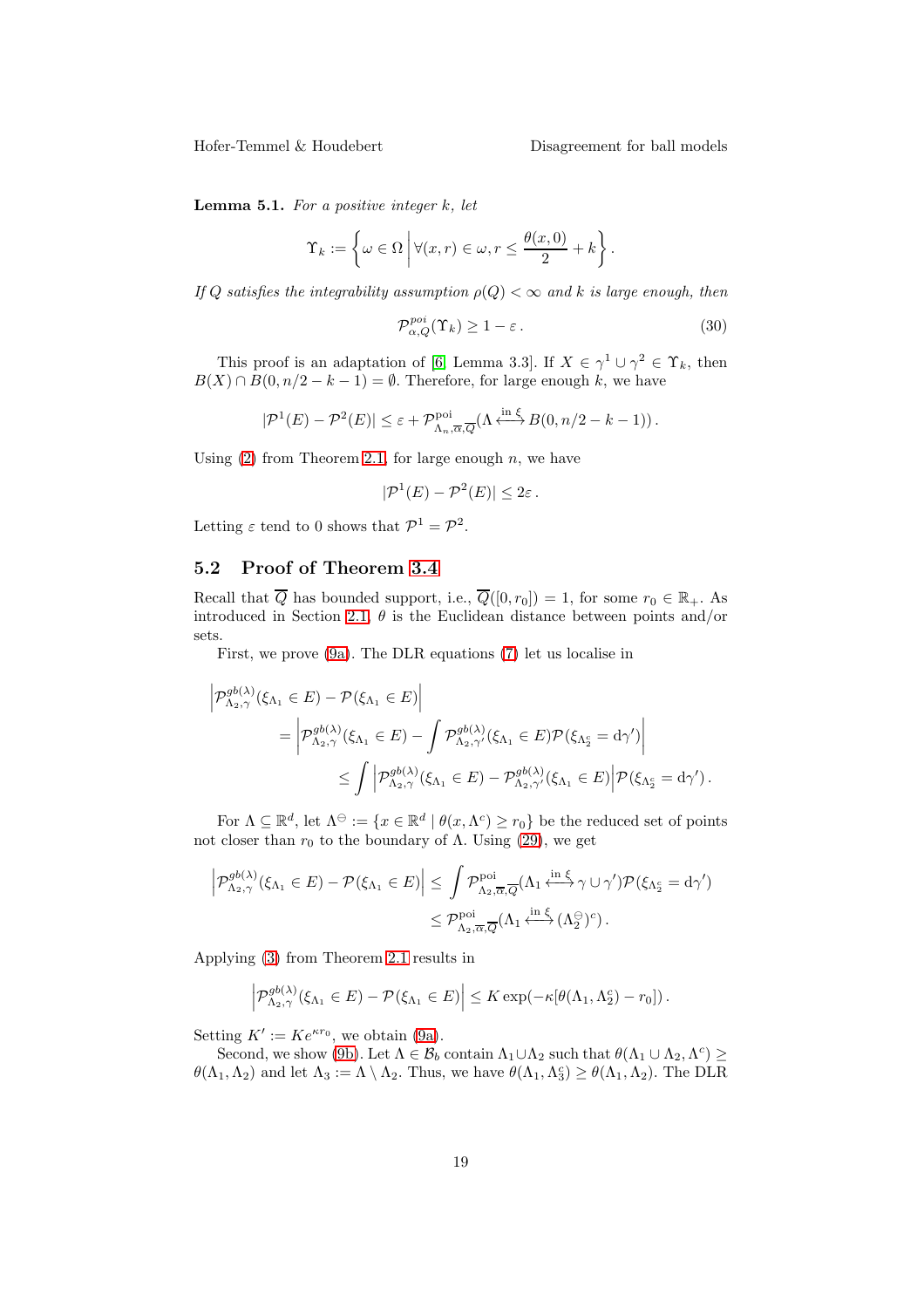equations [\(7\)](#page-4-3) let us localise to  $\Lambda_1$  and apply [\(9b\)](#page-6-5) in

<span id="page-19-0"></span>
$$
\left| \mathcal{P}(\xi_{\Lambda_1 \cup \Lambda_2} \in E_1 \cap E_2) - \mathcal{P}(\xi_{\Lambda_1} \in E_1) \mathcal{P}(\xi_{\Lambda_2} \in E_2) \right|
$$
\n
$$
= \left| \int \mathbf{1}_{\{\gamma_{\Lambda_2} \in E_2\}} \left( \mathcal{P}_{\Lambda_3, \gamma}^{gb(\lambda)}(\xi_{\Lambda_1} \in E_1) - \mathcal{P}(\xi_{\Lambda_1} \in E_1) \right) \mathcal{P}_{\Lambda_3^c}(\mathrm{d}\gamma) \right|
$$
\n
$$
\leq \int \left| \mathcal{P}_{\Lambda_3, \gamma}^{gb(\lambda)}(\xi_{\Lambda_1} \in E) - \mathcal{P}(\xi_{\Lambda_1} \in E) \right| \mathcal{P}_{\Lambda_3^c}(\mathrm{d}\gamma)
$$
\n
$$
\leq K' \exp(-\kappa \theta(\Lambda_1, \Lambda_2)).
$$
\n(31)

Finally, we prove [\(9c\)](#page-6-6). For this, we need to improve [\(29\)](#page-17-2) for an increasing event  $E \in \mathcal{F}_{\Lambda_1}$ . Starting from [\(27\)](#page-17-3), we redo [\(28\)](#page-17-4). We keep E and use the fact that both  $E$  and the connection event, and so its intersection, are increasing events. Of course the properties [\(8\)](#page-5-10) are used, too.

$$
\begin{aligned} \mathcal{P}^{\text{dac}}_{\Lambda_2,\gamma^1,\gamma^2}(\xi^1_{\Lambda_1} \in E, \xi^2_{\Lambda_1} \notin E) & \leq \mathcal{P}^{\text{dac}}_{\Lambda_2,\gamma^1,\gamma^2}(\xi^3_{\Lambda_1} \in E, \Lambda_1 \xleftarrow{\text{in } \xi^3} \gamma^1 \cup \gamma^2) \\ & \leq \mathcal{P}^{\text{dac}}_{\Lambda_2,\gamma^1,\gamma^2}(\xi^3_{\Lambda_1} \in E, \Lambda_1^{\oplus} \xleftarrow{\text{in } \xi^3_{\Lambda_2 \setminus \Lambda_1}} (\Lambda_2^{\ominus})^c) \\ & = \mathcal{P}^{\text{poi}}_{\Lambda_1, \overline{\alpha}, \overline{Q}}(E) \mathcal{P}^{\text{poi}}_{\Lambda_2 \setminus \Lambda_1, \overline{\alpha}, \overline{Q}}(\Lambda_1^{\oplus} \xleftarrow{\text{in } \xi^3_{\Lambda_2 \setminus \Lambda_1}} (\Lambda_2^{\ominus})^c) \\ & \leq \mathcal{P}^{\text{poi}}_{\Lambda_1, \overline{\alpha}, \overline{Q}}(E) \mathcal{P}^{\text{poi}}_{\Lambda_2, \overline{\alpha}, \overline{Q}}(\Lambda_1^{\oplus} \xleftarrow{\text{in } \xi^3} (\Lambda_2^{\ominus})^c), \end{aligned}
$$

where  $\Lambda_1^{\oplus} := \{x \in \mathbb{R}^d \mid \theta(x, \Lambda_1) \leq r_0\}$  is the augmented set containing points not further than  $r_0$  from  $\Lambda_1$ . By applying [\(3\)](#page-3-4) and increasing the value of K', we arrive at

<span id="page-19-1"></span>
$$
|\mathcal{P}_{\Lambda_1,\gamma^1}^{gb(\lambda)}(E) - \mathcal{P}_{\Lambda_1,\gamma^2}^{gb(\lambda)}(E)| \le \mathcal{P}_{\Lambda_1,\overline{\alpha},\overline{Q}}^{\text{poi}}(E) K' \exp(-\kappa \theta(\Lambda_1,\Lambda_2^c))\,. \tag{32}
$$

Retracing [\(31\)](#page-19-0) with [\(32\)](#page-19-1) instead of [\(29\)](#page-17-2) yields, for disjoint  $\Lambda_1, \Lambda_2 \in \mathcal{B}_b$ ,

$$
\left| \mathcal{P}(|\xi_{\Lambda_1}| \geq n_1, |\xi_{\Lambda_2}| \geq n_2) - \mathcal{P}(|\xi_{\Lambda_1}| \geq n_1)\mathcal{P}(|\xi_{\Lambda_2}| \geq n_2) \right|
$$
  
\$\leq K' \exp(-\kappa \theta(\Lambda\_1, \Lambda\_2))\mathcal{P}^{\text{poi}}\_{\Lambda\_1, \overline{\alpha}, \overline{Q}}(|\xi| \geq n\_1)\mathcal{P}^{\text{poi}}\_{\Lambda\_2, \overline{\alpha}, \overline{Q}}(|\xi| \geq n\_2)\$.

Writing  $\mathbb{E}_{\mathcal{P}}$  for the expectation under  $\mathcal{P}$ , the difference between the moments is bounded as

$$
\begin{split}\n&= \left| \mathbb{E}_{\mathcal{P}} |\xi_{\Lambda_1}| |\xi_{\Lambda_2}| - \mathbb{E}_{\mathcal{P}} |\xi_{\Lambda_1}| \mathbb{E}_{\mathcal{P}} |\xi_{\Lambda_2}| \right| \\
&\leq \sum_{n_1, n_2 \geq 1} \left| \mathcal{P}(|\xi_{\Lambda_1}| \geq n_1, |\xi_{\Lambda_2}| \geq n_2) - \mathcal{P}(|\xi_{\Lambda_1}| \geq n_1) \mathcal{P}(|\xi_{\Lambda_2}| \geq n_2) \right| \\
&\leq \sum_{n_1, n_2 \geq 1} K' \exp(-\kappa \theta(\Lambda_1, \Lambda_2)) \mathcal{P}_{\Lambda_1, \overline{\alpha}, \overline{Q}}^{\text{poi}}(|\xi| \geq n_1) \mathcal{P}_{\Lambda_2, \overline{\alpha}, \overline{Q}}^{\text{poi}}(|\xi| \geq n_2) \\
&= \overline{\alpha}^2 \mathcal{L}(\Lambda_1) \mathcal{L}(\Lambda_2) K' \exp(-\kappa \theta(\Lambda_1, \Lambda_2)).\n\end{split}
$$

The result follows by disintegrating with respect to  $\mathcal{L}^2$ .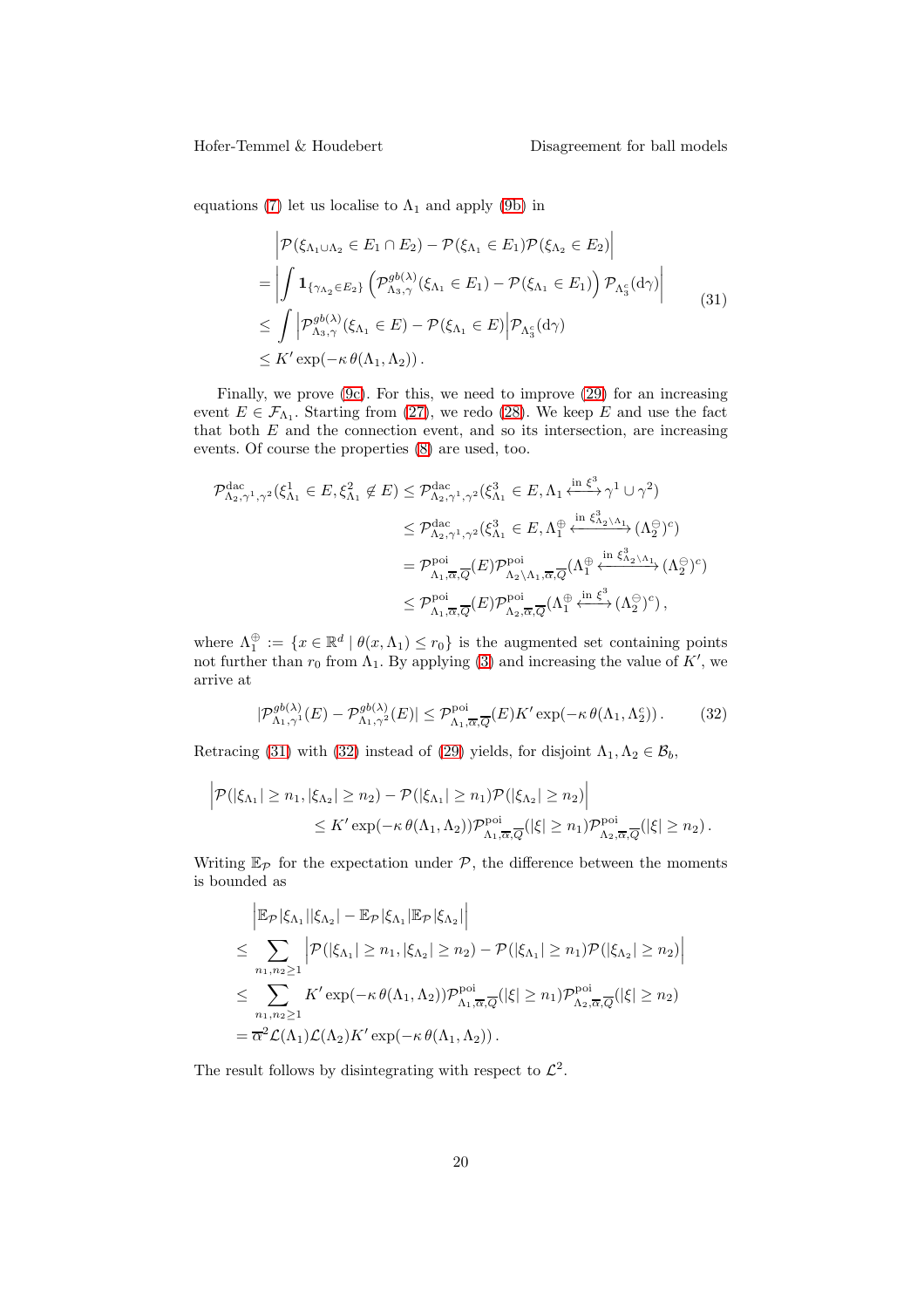# Acknowledgements

This work was supported in part by the GDR 3477 "Géométrie stochastique". the ANR "Percolation et percolation de premier passage" (ANR-16-CE40-0016) and the Labex CEMPI (ANR-11-LABX-0007-01).

Both authors thank the anonymous referees for their work. The first author thanks Marie-Colette van Lieshout for being always helpful with the general theory of point processes and the GDR 3477 for organising the workshop on continuum percolation in 2016 and the SGSIA 2017, both of which made this work possible. The second author thanks the CWI for its hospitality.

We thank G. Last for pointing out an error in the published version fixed in the arXiv version.

# <span id="page-20-4"></span>References

- [1] D. Ahlberg, V. Tassion, and A. Teixeira. Sharpness of the phase transition for continuum percolation in  $\mathbb{R}^2$ . Probability Theory and Related Fields, 05 2016.
- <span id="page-20-10"></span><span id="page-20-1"></span>[2] V. I. Bogachev. Measure theory. Vol. I, II. Springer-Verlag, Berlin, 2007.
- [3] J. T. Chayes, L. Chayes, and R. Kotecký. The analysis of the Widom-Rowlinson model by stochastic geometric methods. Comm. Math. Phys., 172(3):551–569, 1995.
- <span id="page-20-7"></span>[4] D. Coupier and D. Dereudre. Continuum percolation for quermass interaction model. Electron. J. Probab., 19:no. 35, 19, 2014.
- <span id="page-20-3"></span>[5] D. J. Daley and D. Vere-Jones. An introduction to the theory of point processes. Vol. II. Probability and its Applications (New York). Springer, New York, second edition, 2008. General theory and structure.
- <span id="page-20-6"></span>[6] D. Dereudre. The existence of quermass-interaction processes for nonlocally stable interaction and nonbounded convex grains. Adv. in Appl. Probab., 41(3):664–681, 2009.
- <span id="page-20-2"></span>[7] D. Dereudre and P. Houdebert. Infinite volume continuum random cluster model. Electron. J. Probab., 20:no. 125, 1–24, 2015.
- <span id="page-20-0"></span>[8] R. L. Dobrushin. Description of a random field by means of conditional probabilities and conditions for its regularity. Teor. Verojatnost. i Primenen, 13:201–229, 1968.
- <span id="page-20-9"></span>[9] R. L. Dobrushin and S. B. Shlosman. Completely analytical interactions: constructive description. J. Statist. Phys., 46(5-6):983–1014, 1987.
- <span id="page-20-5"></span>[10] H. Duminil-Copin, A. Raoufi, and V. Tassion. Subcritical phase of ddimensional Poisson-Boolean percolation and its vacant set. ArXiv preprint 1805.00695, 2018.
- <span id="page-20-8"></span>[11] D. Flimmel and V. Beneš. Central limit theorem for functionals of Gibbs particle processes. Kybernetika (Prague), 54(4):765–777, 2018.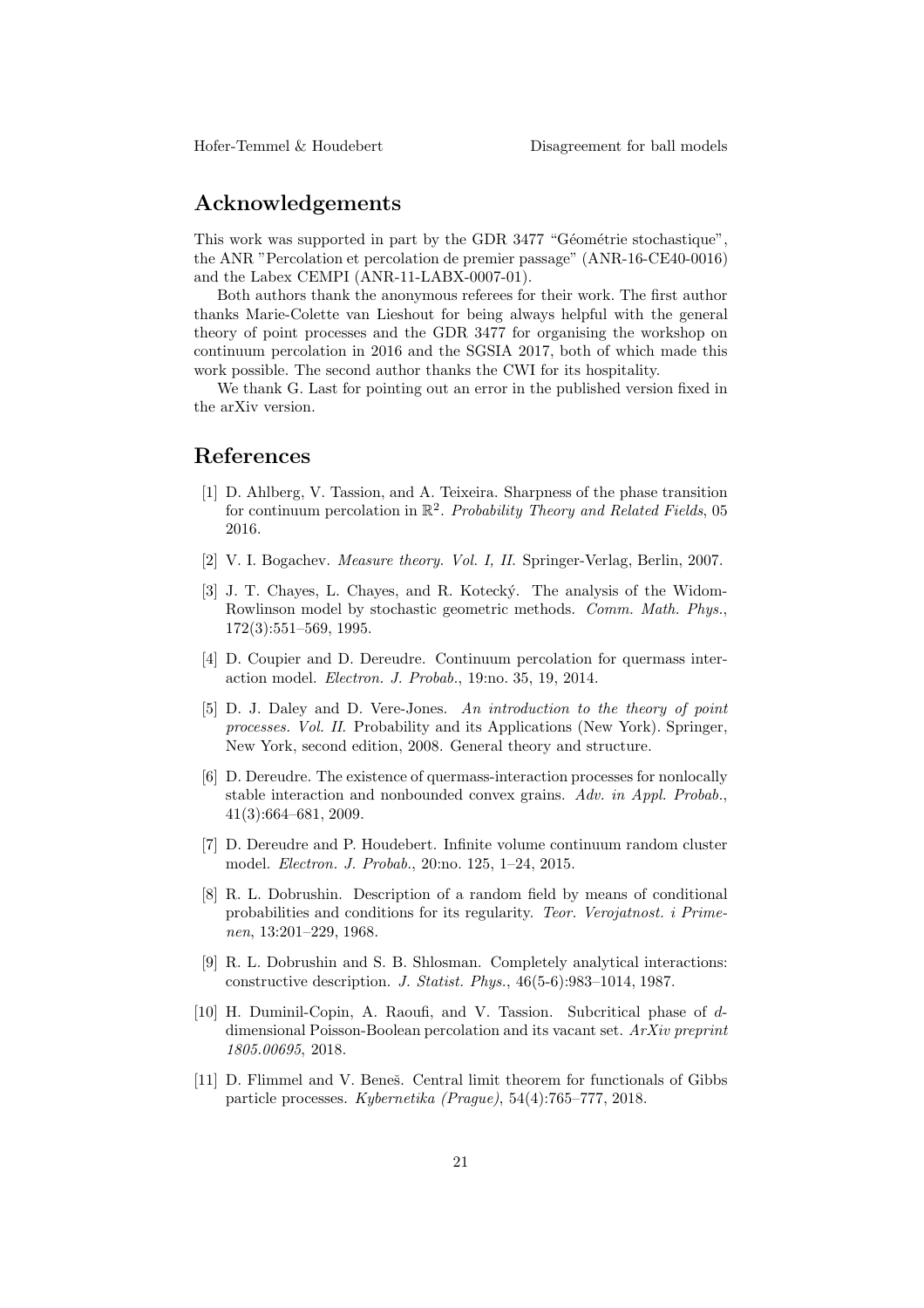- <span id="page-21-8"></span>[12] H.-O. Georgii and T. Küneth. Stochastic comparison of point random fields. J. Appl. Probab., 34(4):868–881, 1997.
- <span id="page-21-10"></span>[13] J.-B. Gouéré. Subcritical regimes in the Poisson Boolean model of continuum percolation. Ann. Probab., 36(4):1209–1220, 2008.
- <span id="page-21-13"></span>[14] G. Grimmett. The random-cluster model, volume 333 of Grundlehren der Mathematischen Wissenschaften [Fundamental Principles of Mathematical Sciences]. Springer-Verlag, Berlin, 2006.
- <span id="page-21-14"></span><span id="page-21-4"></span>[15] C. Hofer-Temmel. Disagreement percolation for the hard-sphere model. ArXiv preprint 1507.02521, 2017.
- [16] P. Houdebert. Percolation results for the Continuum Random Cluster model. Advances in Applied Probability, 50(1):231–244, 2017.
- <span id="page-21-5"></span>[17] W. S. Kendall, M. N. M. van Lieshout, and A. J. Baddeley. Quermassinteraction processes: conditions for stability. Adv. in Appl. Probab., 31(2):315–342, 1999.
- <span id="page-21-16"></span>[18] D. Klein. Dobrushin uniqueness techniques and the decay of correlations in continuum statistical mechanics. Comm. Math. Phys., 86(2):227–246, 1982.
- <span id="page-21-0"></span>[19] O. E. Lanford, III and D. Ruelle. Observables at infinity and states with short range correlations in statistical mechanics. Comm. Math. Phys., 13:194–215, 1969.
- <span id="page-21-11"></span>[20] T. M. Liggett. Interacting particle systems, volume 276 of Grundlehren der Mathematischen Wissenschaften [Fundamental Principles of Mathematical Sciences]. Springer-Verlag, New York, 1985.
- <span id="page-21-9"></span>[21] R. Meester and R. Roy. Continuum percolation, volume 119 of Cambridge Tracts in Mathematics. Cambridge University Press, Cambridge, 1996.
- <span id="page-21-12"></span>[22] C. Preston. Random fields. Lecture Notes in Mathematics, Vol. 534. Springer-Verlag, Berlin-New York, 1976.
- <span id="page-21-7"></span>[23] Chris Preston. Spatial birth-and-death processes. Bull. Inst. Internat. Statist., 46(2):371–391, 405–408 (1975), 1975. With discussion.
- <span id="page-21-1"></span>[24] D. Ruelle. Superstable interactions in classical statistical mechanics. Comm. Math. Phys., 18:127–159, 1970.
- <span id="page-21-2"></span>[25] D. Ruelle. Existence of a phase transition in a continuous classical system. Phys. Rev. Lett., 27:1040–1041, Oct 1971.
- <span id="page-21-6"></span><span id="page-21-3"></span>[26] D. J. Strauss. A model for clustering. Biometrika, 62(2):467–475, 1975.
- [27] J. van den Berg and C. Maes. Disagreement percolation in the study of Markov fields. Ann. Probab., 22(2):749–763, 1994.
- <span id="page-21-15"></span>[28] C. Villani. Optimal transport, volume 338 of Grundlehren der Mathematischen Wissenschaften [Fundamental Principles of Mathematical Sciences]. Springer-Verlag, Berlin, 2009. Old and new.